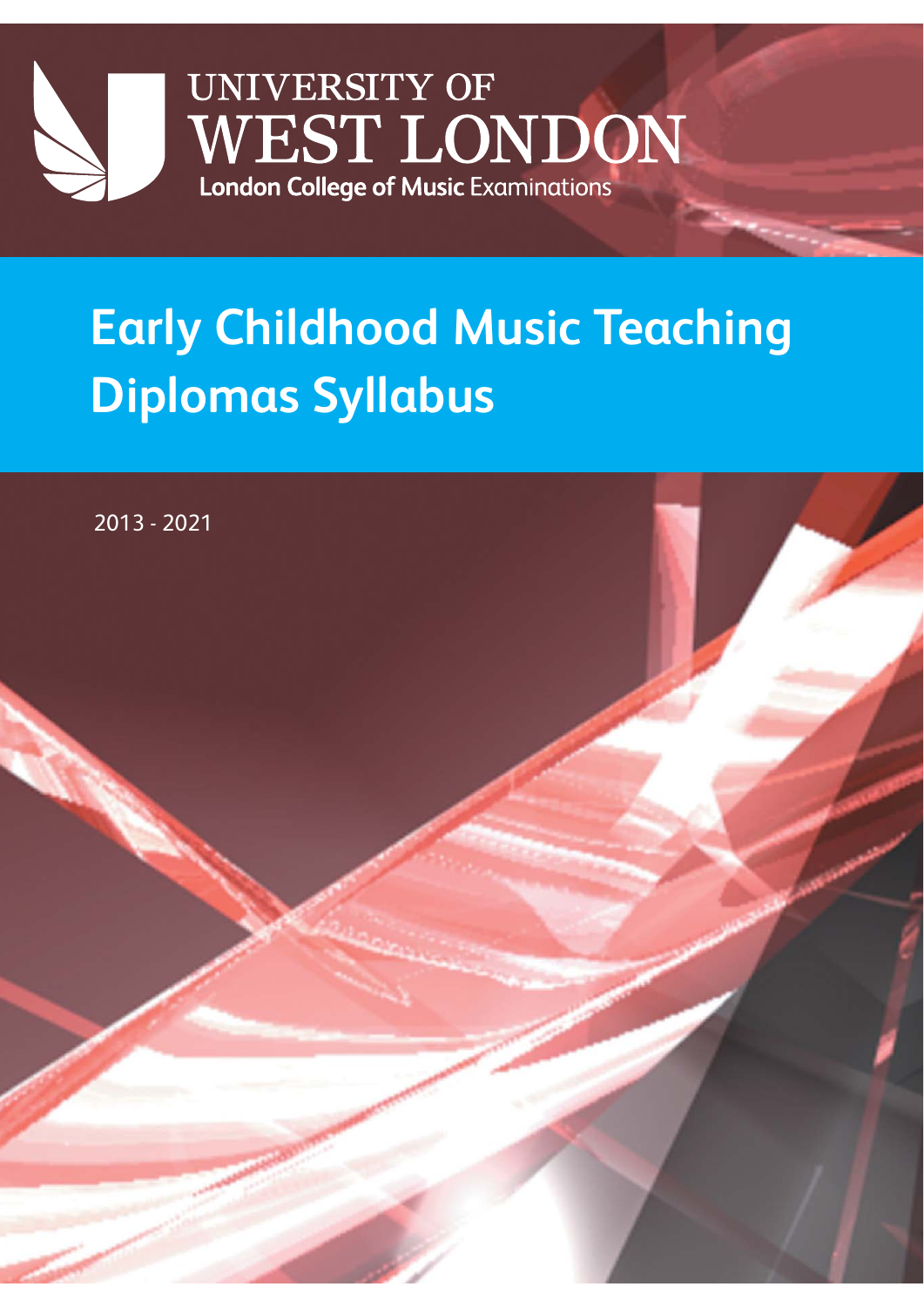

# **Syllabus for Early Childhood Music Teaching Diplomas**

**DipLCM (ECM) ALCM (ECM) LLCM (ECM)**

2013–2021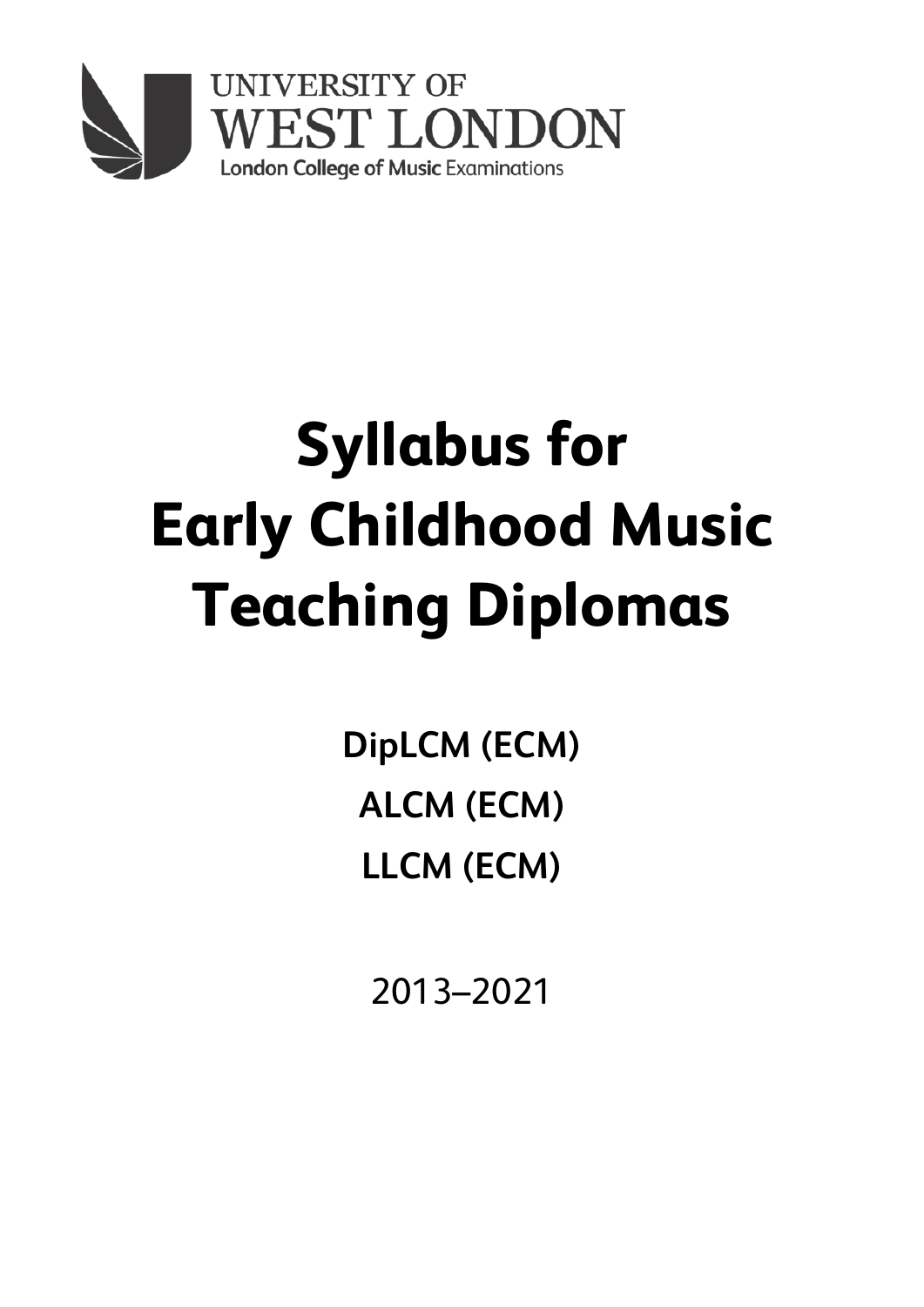# **LCM Examinations**

### **Director of Examinations**

John Howard BA PhD

### **Chief Examiner in Music**

Philip Aldred BEd FLCM

**LCM Examinations**

University of West London St Mary's Road Ealing London W5 5RF

tel: +44 (0)20 8231 2364

email: lcm.exams@uwl.ac.uk

www.uwl.ac.uk/lcmexams

© Copyright 2013 by the University of West London, LCM Examinations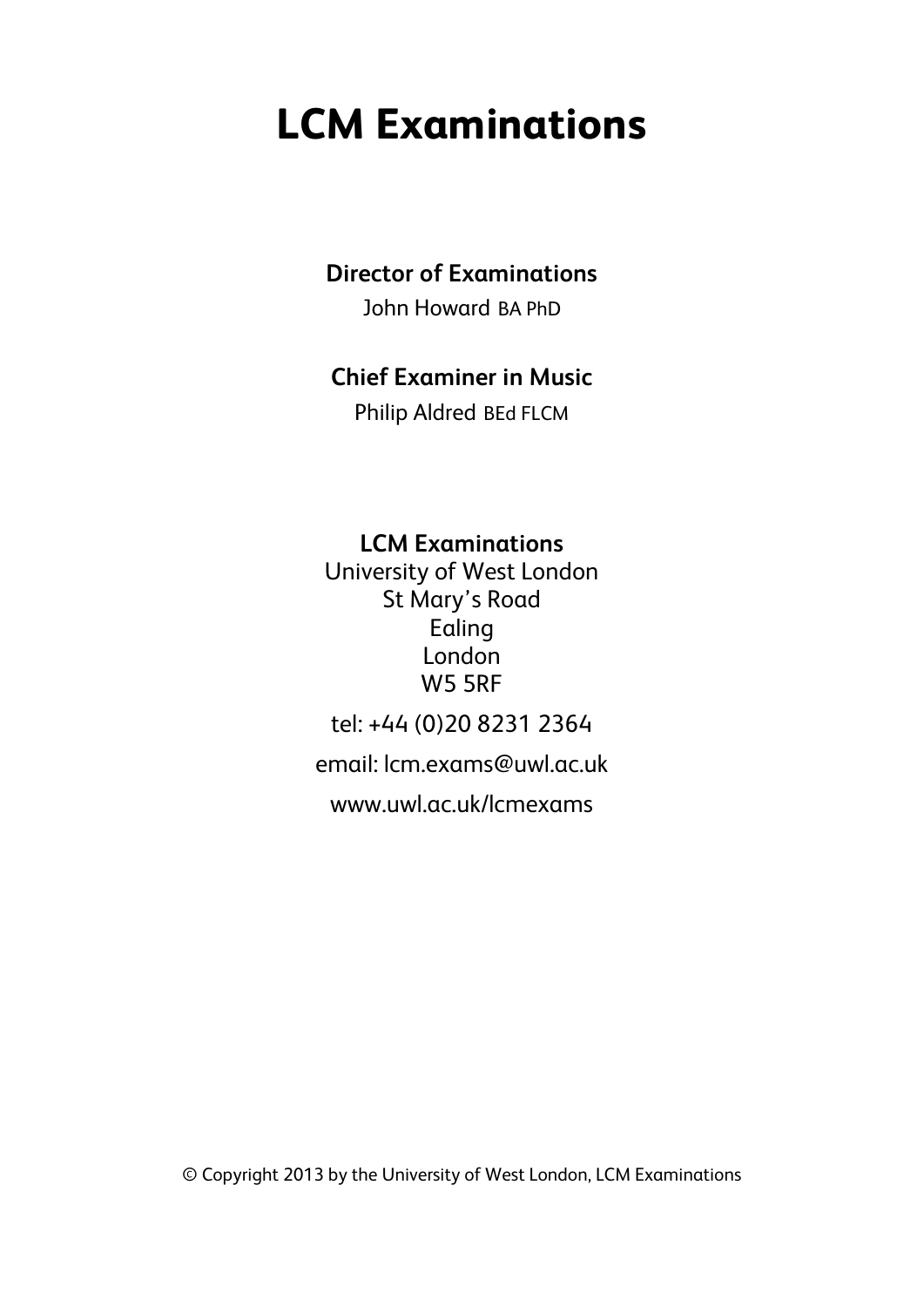### **Contents**

London College of Music Examiners ............................................................................ 4

London College of Music / London College of Music Examinations ................. 5

Page

### **1. Syllabus introduction**

|     | 6 |
|-----|---|
|     | 6 |
| 1.3 | 6 |
|     | 6 |
|     |   |
|     |   |
| 1.7 |   |
| 1.8 |   |
| 1.9 |   |

#### **2. Syllabus content**

#### **3. Assessment**

|  | 15 |
|--|----|
|  |    |

#### **4. Awarding and reporting**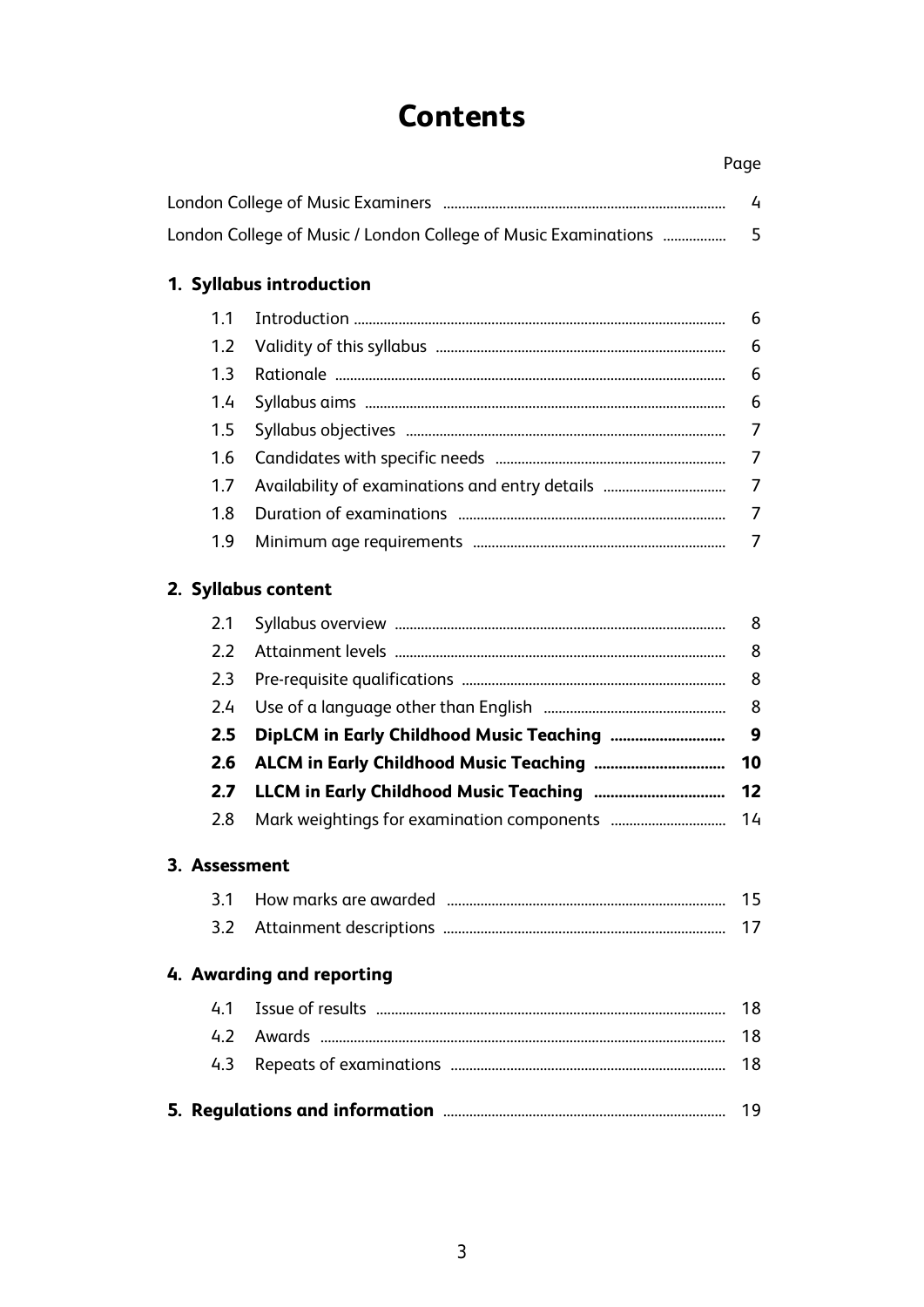## **London College of Music Examiners**

**Philip Aldred** BEd FLCM *[Chief Examiner in Music]* **William Alexander** BSc BMus MBA MMus PhD GRIC FTCL ARCM ATCL CertFAE **\* Andrew Barclay** BA FLCM ALSM ALAM **Marie Barry** BA FLCM ALSM ALAM **David Beer** BA PGCE FLCM **Joshua Brown** BA LTCL PGCE **Keith Brown** BMus ALCM PGCE **Catherine Burnham** BMus LTCL PGCE **Dorothy Carnegie** BMus PGCE **Paul Carter** BMus MA DASM ALCM PGCE FRSA **Gerald Collins** LLCM(TD) **Peter Cook** GLCM FLCM FVCM PGCE **ɸ Stuart Corbett** BA FDipMus FVCM(Hons) LTCL LLCM PGCE **ɸ \* Jamie Cordell** BMus PGDip **Barbara Courtney-King** LRAM ARCM **Sandra Cromie** BA LLCM(TD) ALCM PGCE **Bronagh Davey Patrick Davey** BMus MA TTCT **\* David Edwards** BEd LGSM **Richard Elfyn Jones** BA MMus PhD FRC PGCE **Martin Emslie** FLCM AMusLCM MSc PGCE **June Fileti** EdD Med MA (MUS) BA Hons **Ivor Flint** ALCM LLCM(TD) **Mairead Forde** LL.B **Sheila Gaskell** FTCL LRAM LLCM **Aidan Geary** GLCM **Kevin Gill** FRCO GBSM LTCL **Nicola Gillan** BA **Moira Gray** FLCM LRAM LTCL ARCM DipMus(Open) **Yolande Gregor-Smith** LRSM ARCM DipTESOL **Nigel Groome** GLCM ARSCM FLCM **ɸ Peter Hallam** BEd MA LTCL **Mary Hamilton** GTCL LTCL Dip.Acad.di Sta.Cecilia Rome **Mary Hardy-Green** LLCM **Paul Harrison** MA GLCM FLCM LLCM(TD) LTCL PGCE **Stephen Hazell** BA PhD **† Sheila Hemming** LLCM ARCM HonLCM **John Hooper** BMus MMus DMA **John Howard** BA PhD *[Director of Examinations]*  **Corinne Kilvington** BA(Hons) Drama **Chris Kimber** GGSM **Richard Lambert** BEd MA ALCM FRSA **ɸ \* Robert Langston Julian Larkin** MA ARCO **Tara Leiper** BEd MA LTCL LLCM(TD) ARCM DipABRSM **Jayne Lewis** BA PGCE **Jayne Lindgren** LLAM † **Jocelyn Lord** MA FLCM LGSM LLAM ACSD † **Helen Madden** GCLCM

**Susan Maguire** BA HDipEd DipItal LLCM(TD) ALCM EFLCert **Robert Marsh** MA FRSA FRCO ARCM **Andrew McBirnie** BA MMus PhD LTCL **ɸ Nuala McBride Avril McCusker** BA PGDE DRSAMD **Paula McKernan** LLB ALCM(TD) **Andrew McManus** BMus GBSM FLCM ABSM(TD) ACertCM TEFL(Dip) **Emer McParland** GTCL(Hons) LTCL **Francis McPeake** BSc(Hons) Soc Psy **John Mitchell** LLCM ALCM DipTCL PGCE **Susan Olden** LRAM LLCM(TD) ARCM AMusTCL **Ates Orga** BMus FTCL LMusTCL ATCL **Greg Palmer Gordon Pearce** MA PhD FRSA FLCM LTCL ARCM **Tony Pegler** FLCM **Maxwell Pettitt** BMus MMus ARCM ALCM FRSA **Kathleen Phillips** LGSM ALCM **Elizabeth Pipe** FLCM MMus **Peter Precious** GradDipMus **Jenifer Pressdee** LGSM ANEA **Yvette Price** BMus ALCM(TD) **Nigel Ramage** MA DipEd *[Chief Examiner in Drama and Communication]* **Peter Reder** MA GLCM ACSD † **Michael Regan** BMus MMus LGSM HonFLCM (theory only) **Timothy Rogers** BMus FLCM LLCM **Nathan Rose** BMus PGDip ALCM **Gibson Russell** GRSM LRAM ARCM HonFLCM **Simon Russell Jenny Saunders Ian Seddon** FLCM ATCL ARCO **Tony Skinner** FRSA **Elaine Smith** GLCM LLCM HonFLCM **ɸ Jennifer Speculand** FLCM FSTD LLCM(TD) LGSM ALAM † **Steven Spencer** EdD MA LGSM ALCM **Christopher Stanbury** BMus MMus FLCM **Felicity Stubbs** MA FLCM GLCM **Hugh Sutton** BA (Hons) MEd ARCM FRSA PGCE **Paul Swain** BSc LLCM HonLCM **Sarah Sykes** BAhons LGSM PGCE **Christopher Tinker** PhD GRSM ARCM PGCE **J Godfrey Turner** FLCM LTCL LRAM ARCM MCollP **Christopher Tutin** BMus MA LRSM ALCM CertRCO **\* Jill Wallis** BEd FLCM LTCL **Richard Walsh** BA MPhil FLCM **Tonni Wei** LMusVCM ARCM **David Whittaker** GLCM FLCM LLCM(TD) **ɸ \* Peter J Williams** GLCM MBA FLCM LLCM(TD) NPQH

**Wei Wong** GLCM LLCM(TD) PGCE HonLCM

**ɸ** denotes Senior Examiner in Music

**†** denotes Senior Examiner in Drama and Communication

**\*** denotes TME (Trainer Moderator Examiner in Music)

**[This list was correct at the time of printing.]**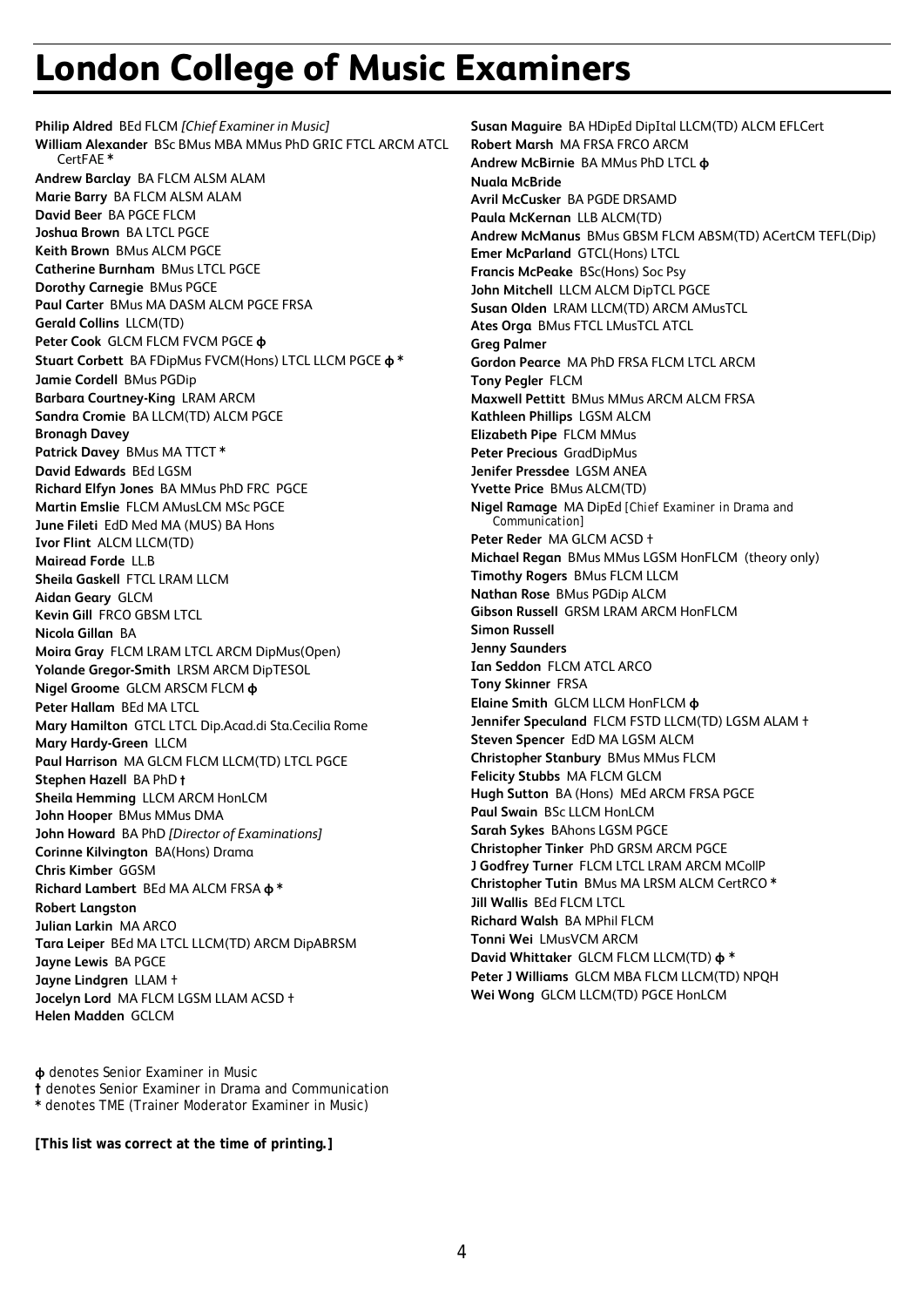# **London College of Music**

The London College of Music (LCM) is one of the largest specialist Music and Performing Arts institutes in the UK. It has a long history of music education dating back to 1887, when it was situated in Great Marlborough Street, London, where the college began as an examination body. In 1991 LCM became part of Thames Valley University, which was renamed the University of West London in 2011.

The London College of Music offers an impressive range of innovative courses, respected worldwide and delivered with creativity and passion by practicing industry experts. Courses include Performance and Composition, Popular Music Performance and Recording, Performing Arts, Music Management, Music Technology and Theatre Production.

Further information about full-time programmes for undergraduate and postgraduate students, in addition to the Junior College, is available from:

- the UWL Learning Advice Centre tel: 020 8579 5000; email: learning.advice@uwl.ac.uk
- the Faculty of the Arts office tel: 020 8231 2304; email: music@uwl.ac.uk
- www.uwl.ac.uk/music

# **London College of Music Examinations**

External examinations have been awarded by the London College of Music since the institution's founding in 1887. Today, examinations are held throughout the United Kingdom, Republic of Ireland and at many overseas centres, and are unique in the graded examinations world in being awarded by a university.

LCM's graded and diploma examinations in most subjects are accredited by Ofqual (formerly the Qualifications and Curriculum Authority, QCA), which serves as a UK governmental stamp of approval and quality assurance, confirming parity of standards with other similar examinations boards. Furthermore, the resulting mapping of LCM Examinations onto the QCF (Qualifications and Credit Framework) means that candidates applying to UK universities through the UCAS system can increase their points tariff if they have been awarded a Pass or higher at Grades 6-8 in an accredited subject.

LCM Examinations are distinctive, both in the qualifications offered and in the administration and running of the exams. We have retained the well-known traditional atmosphere and qualities of the London College of Music: informality, friendliness and approachability, although set in a fully professional and modern context. We are small enough that enquiries to the head office can be dealt with speedily and efficiently, and we are able to get to know many of our representatives and teachers personally by name. Examiners pride themselves on being friendly and approachable, ensuring candidates are put at their ease and are thus able to perform to their full potential; yet they are professional, applying thorough and objective assessment criteria in forming their judgements.

Our range of syllabuses and exam formats is exceptionally wide. Examinations may be taken in piano, all orchestral instruments, classical singing, music theatre, popular music vocals, guitar, electronic keyboard, electronic organ, drum kit, percussion, church music, Irish and Scottish traditional music, jazz (piano, wind and brass), ensemble, early learning, theory (both classical and popular) and composition. Examinations in acoustic, electric, rock and bass guitars are offered in partnership with the Registry of Guitar Tutors (RGT). Our diplomas are internationally recognised and include composition, conducting, thesis and theoretical diplomas as well as performing and teaching diplomas in all instruments, across four levels.

We offer a number of pre-Grade 1 Step exams. Graded exams include a viva voce element, which encourages candidates to think, both technically and critically, about the music they perform in the exam. Syllabuses contain a wide range of repertoire options, sometimes including an own choice element. Finally, we offer the very popular Leisure Play option, where candidates perform three pieces plus a fourth own choice, but do not attempt any of the additional components of the exam.

Graded and diploma syllabuses are available free of charge from LCM Examinations and from local representatives.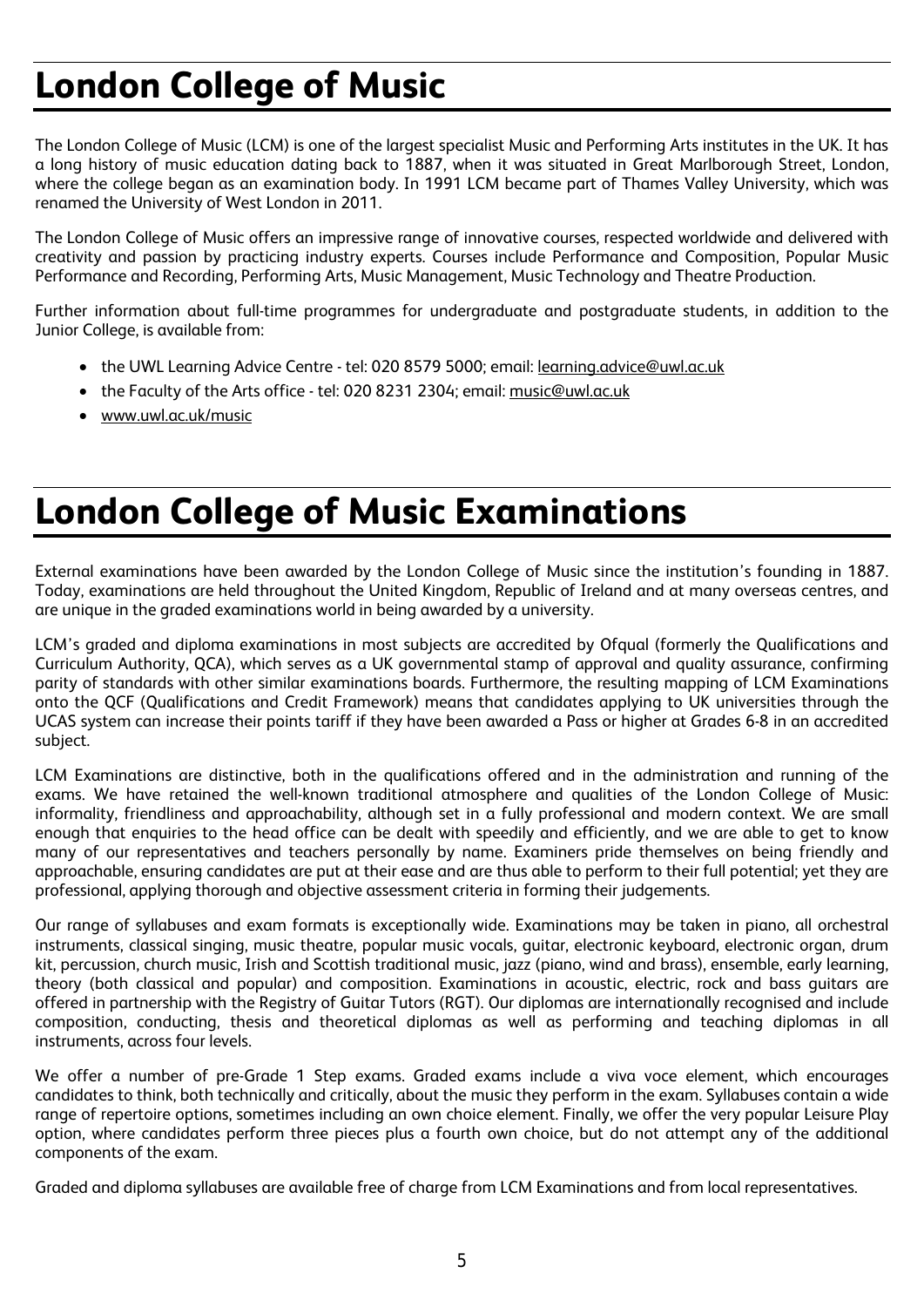# **1. Syllabus introduction**

### **1.1 Introduction**

This syllabus is intended for those who teach music to pre-school children in kindergartens and other places. The diplomas are offered at three levels, and complement our Early Learning, Pre Preparatory and Step qualifications.

This syllabus has been developed in conjunction with Seimpi Academy.

### **1.2 Validity of this syllabus**

This syllabus is valid from 1 December 2013 until 31 December 2021.

### **1.3 Rationale**

LCM's graded and diploma qualifications make a distinctive contribution to education in and through music, and drama & communication, because of the emphasis placed upon the following combination of characteristics:

- creative thinking;
- practical skills either independent of literacy, or related to it;
- encouragement to think, both technically and critically, about the repertoire performed in practical examinations;
- a distinctively broad stylistic range, as reflected in tasks, endorsements and repertoire;
- the provision of assessment in areas not traditionally included within the scope of graded examinations;
- a strong emphasis towards the acquisition and demonstration of skills and understandings that are of contemporary relevance to the performing arts.

In the standards set, in structure, and organisation, LCM's graded and diploma qualifications are broadly comparable with those of other awarding bodies offering qualifications in music and in drama & communication. However, these syllabuses offer the opportunity to develop pathways into learning that both complement and provide genuine alternatives to the study of the arts within school, FE and HE curricula, and within the context of life-long learning. Because of this, they are capable of being used to extend and enrich full-time education and individual tuition and offer alternative routes that enable teachers to achieve the objective of equipping young people and adults with highly relevant creative, expressive and technological concepts and skills.

### **1.4 Syllabus aims**

A course of study based on LCM's graded and diploma syllabuses is intended to provide:

- a progressive and unified assessment system, enabling candidates to plan and obtain an effective education in and through the arts;
- skills of organisation, planning, problem-solving and communication, through the study of the arts in performance and theory;
- enhanced ability in acquiring the personal disciplines and motivation necessary for life-long learning;
- an enduring love, enjoyment and understanding of the performing arts, from the perspective of both participants and audience;
- an assessment system equipping candidates with added-value to enhance career routes, educational opportunities and decision-making.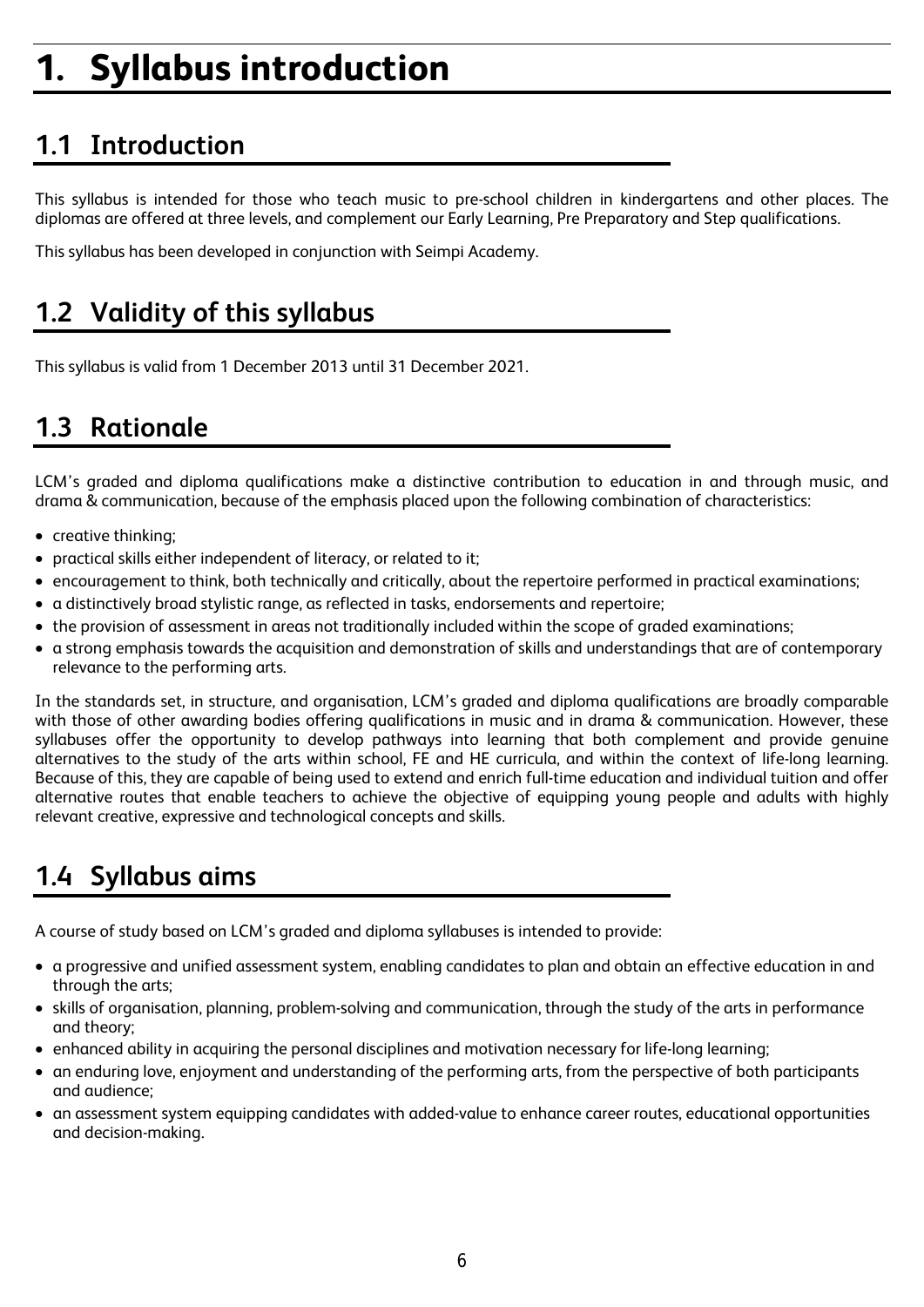### **1.5 Syllabus objectives**

A course of study based on this syllabus is intended to provide:

- a balanced combination of performing skills and the supporting literacy;
- opportunities for learning and assessment that are both creatively challenging and technologically relevant;
- opportunities for mastery learning that are structured and directly related to the repertoire selected for each level;
- candidates with the basis for study and practice to develop relevant and usable skills and concepts.

### **1.6 Candidates with specific needs**

Information on assessment, examination and entry requirements for candidates with specific needs is published in the document *Equality of Opportunity, Reasonable Adjustments and Special Consideration*, available free of charge via our website or on request from the LCM Examinations office (tel: 020 8231 2364).

### **1.7 Availability of examinations and entry details**

Practical examinations take place throughout the year according to location. In the UK and Ireland, practical examinations are held three times a year at public centres: Spring (March/April), Summer (June/July) and Winter (November/December). The dates when each year's sessions begin and end are published in the preceding Autumn. Completed entry forms, together with full fees, must be submitted to the representative of the chosen examination centre on or before the closing date, as listed on entry forms.

Within the UK, the DipLCM may be taken at any centre, and is examined by one examiner. ALCM and LLCM diplomas may only be taken at a diploma centre, and are normally examined by two examiners. Arrangements outside the UK may sometimes be more flexible. Please contact LCM Examinations, or visit the website, for details of your nearest appropriate centre.

In addition, LCM conducts examinations at schools and colleges where preparation for LCM examinations supports and complements the course, provided there are sufficient entries to make the visit viable, and any venue-related costs are covered by the applicant. The co-ordinating teacher is responsible for timetabling the examination day. Please contact LCM Examinations for further details.

### **1.8 Duration of examinations**

Assessment durations, which include discussion and report writing time for the examiners, are as follows:

| Diploma      | Duration   |
|--------------|------------|
| DipLCM (ECM) | 40 minutes |
| ALCM (ECM)   | 70 minutes |
| LLCM (ECM)   | 75 minutes |

### **1.9 Minimum age requirements**

Candidates must have attained the ages specified below by the date of entry:

| Diploma      | Minimum age |
|--------------|-------------|
| DipLCM (ECM) | 16          |
| ALCM (ECM)   | 17          |
| LLCM (ECM)   | 18          |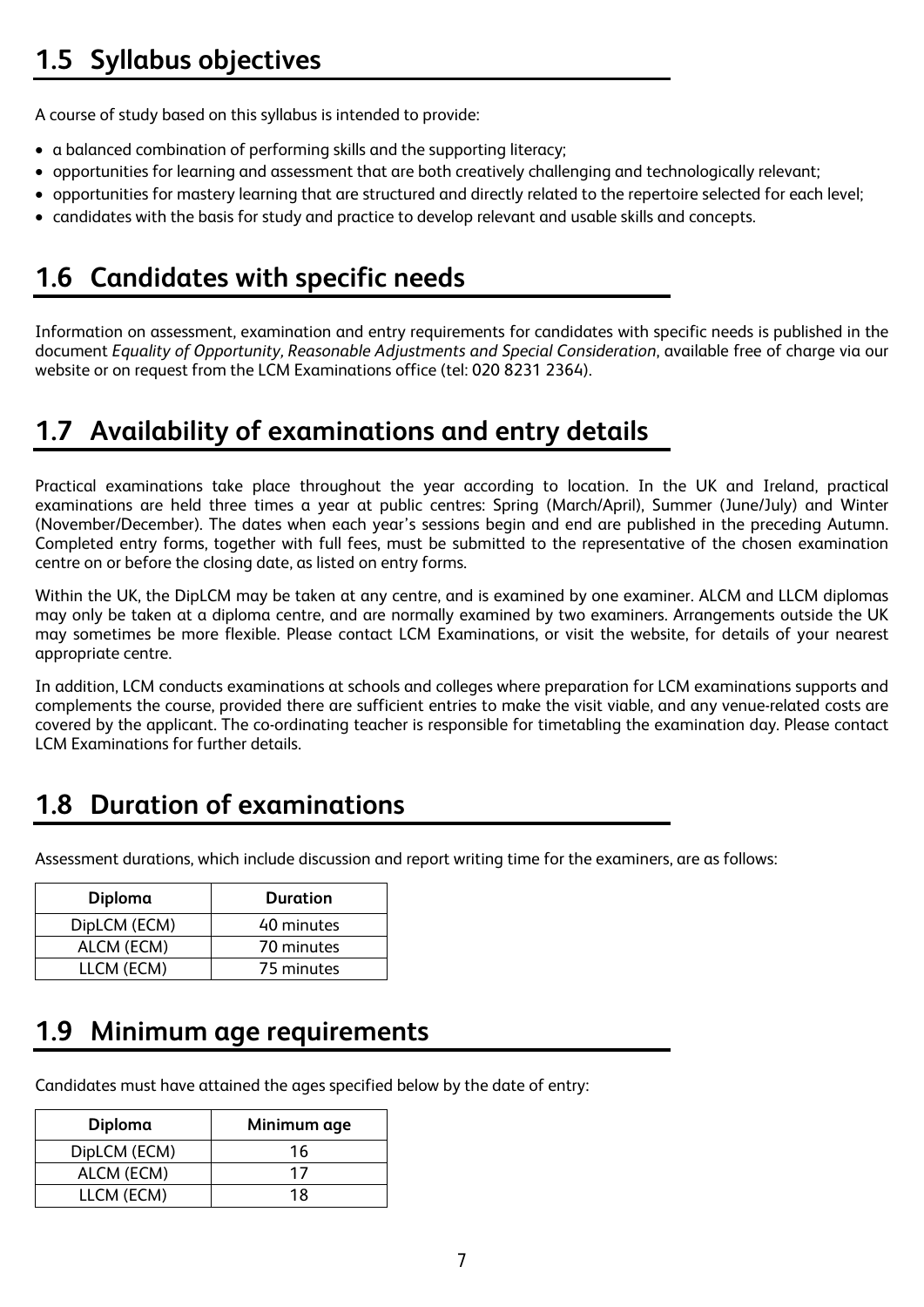# **2. Syllabus content**

### **2.1 Syllabus overview**

This London College of Music Examinations syllabus is designed to help prepare students for the three levels of diplomas in early childhood music teaching awarded by University of West London Qualifications. It provides a structured approach which enables students to learn to teach music to children of a young age, with confidence and authority. The syllabus clearly describes what is expected and how the achievements of the candidate are to be assessed, so that students can be taught to master the requirements and to demonstrate these in an examination. Examinations are held at approved centres in the UK and overseas, and are assessed by trained external examiners. Further information and advice on all aspects of this syllabus is available from the LCM Examinations office.

### **2.2 Attainment levels**

**DipLCM in Early Childhood Music Teaching:** This diploma requires the candidate to demonstrate the fundamental skills and understanding required by a competent music teacher, consistent with a Level 1 (first-year) undergraduate module. Examiners will expect to encounter evidence of solid basic teaching skills, a performance technique which equips the candidate to demonstrate songs with clarity and confidence, and the ability to communicate appropriate knowledge and understanding with verbal articulacy.

**ALCM in Early Childhood Music Teaching:** This diploma requires the candidate to demonstrate the skills and understanding required by a competent and proficient music teacher, consistent with a Level 2 (second-year) undergraduate module. Examiners will expect to encounter evidence of accomplished and confident teaching skills, a performance technique which equips the candidate to demonstrate songs with clarity and authority, and the ability to communicate appropriate knowledge and understanding with clear verbal articulacy.

**LLCM in Early Childhood Music Teaching:** This diploma demands a fully professional standard of teaching, musicianship and educational skills, consistent with a Level 3 (final-year) undergraduate module. Evidence of experience and expertise as a teacher, a secure and versatile performance technique, and the ability to communicate a tangible sense of understanding and insight into the teaching process, will be expected.

### **2.3 Pre-requisite qualifications**

**DipLCM in Early Childhood Music Teaching:** Candidates must have already passed one of the following:

- Grade 5 theory (LCM Theory of Music or Popular Music Theory, ABRSM, TCL or GSMD);
- GCSE or O level music (Grade C or above);
- CSE music (Grade 1);
- AS, A2 or A level music (Grade D or above);
- Scottish Certificate of Education (Standard or Higher);
- Junior or Leaving Certificate (Republic of Ireland).

Other qualifications may be considered on application to the Chief Examiner in Music.

**ALCM in Early Childhood Music Teaching:** Candidates must have already passed the DipLCM in Early Childhood Music Teaching. Other qualifications may be considered on application to the Chief Examiner in Music.

**LLCM in Early Childhood Music Teaching:** Candidates must have already passed the ALCM in Early Childhood Music Teaching. Other qualifications may be considered on application to the Chief Examiner in Music.

### **2.4 Use of a language other than English**

If candidates wish to deliver any component(s) of the examination in a language other than English, prior permission must be obtained in writing from the Chief Examiner in Music. If permission is granted, it is the candidate's responsibility to provide a competent translator.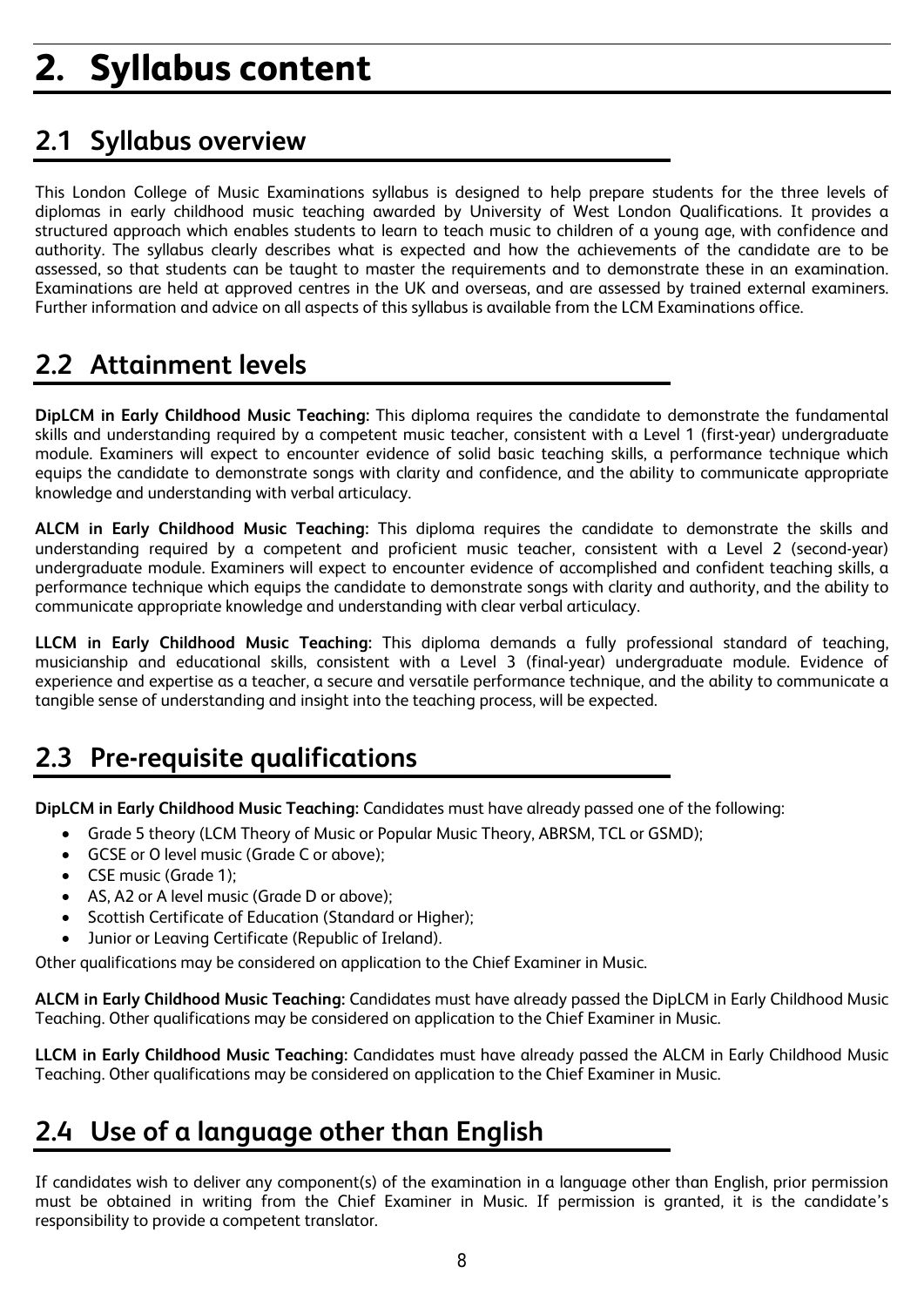### **2.5 DipLCM in Early Childhood Music Teaching**

### **Component 1: Teaching**

Candidates will be required to submit a recording of themselves teaching a 20 minute lesson to a group of pupils who are of pre-school age. Two copies of the recording must be submitted at the time of application, in DVD format, together with the lesson plan.

Candidates are expected to provide their own students, and those shown in the video must be of pre-school age within a pre-school setting. The students should have been known by the candidate for a period of at least three months.

It is expected that the lesson will contain activities which are age appropriate, and provide at least 3 different areas of the music curriculum, such as the development of music literacy, rhythmic sense, listening skills, singing, and instrumental skills (using percussion instruments or any other suitable instruments, such as keyboard, violin, harmonica, tin whistle, etc). Candidates may include any other areas of the music curriculum that are deemed appropriate in the lesson.

#### **Component 2: Presentation & demonstration and performance**

#### **a. Presentation & demonstration**

Candidates will be required to give a presentation of approximately 20 minutes in length, focusing on the lesson presented in Component 1. The examiner may ask questions or make comments during the presentation. Candidates are expected to answer questions, which may need them to respond spontaneously or to convey their thoughts on certain issues raised by the examiner.

Candidates are expected to talk about the teaching approaches and teaching concepts of the lesson presented in Component 1. There is no preference for any particular early childhood music teaching method, as long as candidates are convincing and justify the rationale and objectives of the activities presented in Component 1. Some general observations on fundamental issues of the teaching of early childhood music classes, such as parents' participation, the set-up of an early childhood classroom, and the choice of percussion instruments, can be included in this presentation as well.

Apart from the above, candidates should be prepared to demonstrate all activities presented in Component 1 and other similar activities, should they be required to do so. It will be helpful if candidates can also present a brief syllabus plan of the class presented in Component 1, describing the overall course length and the aims of the syllabus.

Candidates are expected to use English with confidence and clarity for the presentation. They should not read verbatim from a script, but notes or 'prompt cards' are permissible.

Audio or visual aids are allowed, but candidates are responsible for providing the equipment and setting it up.

#### **b. Performance**

Candidates are required to present a performance of approximately 5 minutes, in which they must include 3 songs with keyboard accompaniment (or any other instrument which can provide a harmonic accompaniment, such as the guitar, to the songs). It is expected that the 3 songs chosen are in contrasting styles and moods, and candidates must sing and play the accompaniment themselves. The rest of the programme can be presented as instrumental music, either on a keyboard or on other instruments with which the candidate is familiar. At this level, candidates are expected to be fluent and competent in their performance.

A sample programme is given below:

- 1. Twinkle Twinkle Little Star
- 
- 2. The Muffin Man  $\longrightarrow$  these 3 songs are sung with keyboard accompaniment
- 3. Down By The Station
- 4. Oh When The Saints  $\log$  candidates can choose to perform these 2 songs with a keyboard or any other
- 5. Yankee Doodle [also suitable instrument

Candidates are expected to bring their own keyboard or other instrument (if required).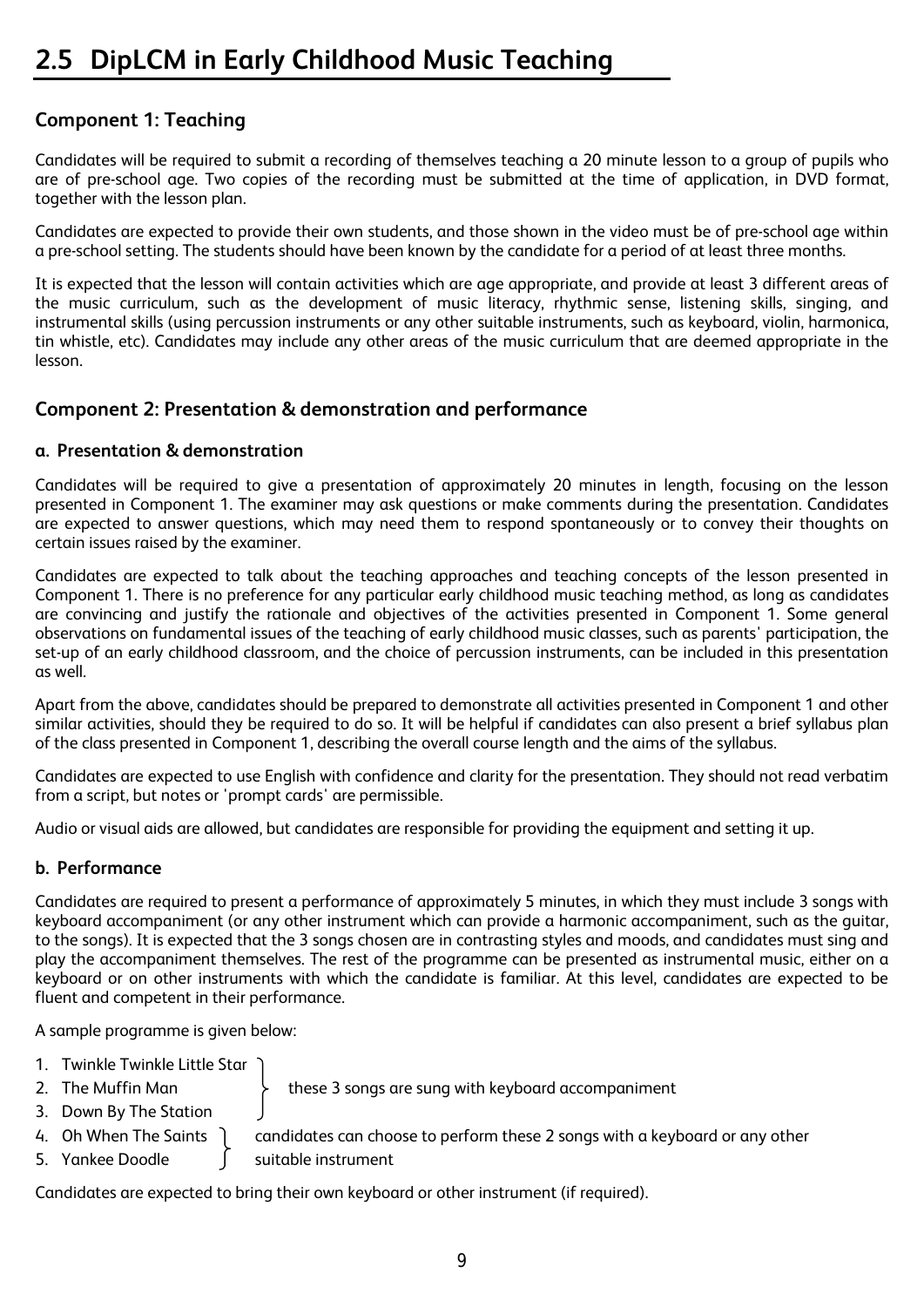Guidelines on the usage of keyboard:

- 1. The keyboard should have a minimum of 4 octaves, with full-sized keys, and be set at a comfortable playing height for the candidate.
- 2. Candidates are expected to use their keyboard's internal speakers and to provide a music rest, adaptor/batteries, stand and seat (if required).
- 3. The use of 'single finger' chords is not permitted in this examination.
- 4. The use of disks and RAM packs is strictly limited to the purpose of registration setting only. Only the rhythmic features incorporated into the keyboard will be accepted. Additional MIDI facilities, drum machines, etc will not be allowed.
- 5. Candidates will be assessed on the musicality and communicative skills demonstrated through their performance. It is therefore advisable for all candidates to provide a keyboard incorporating as many features as possible appropriate to the repertoire used in an early childhood music class, e.g. touch response, sustain and expression/volume pedals, registration memories, intro and play-offs, and fill-ins.

#### **Component 3: Discussion**

The examiner will conduct a discussion based mainly on matters arising from the teaching shown in Component 1 and the presentation of Component 2. Broader issues concerning the teaching of early childhood music may also be discussed, if implied in the earlier components. Candidates will be expected to discuss with understanding and to convey their thoughts clearly and confidently on the issues.

### **2.6 ALCM in Early Childhood Music Teaching**

### **Component 1: Teaching**

Candidates will be required to submit a recording of themselves teaching a 20 minute lesson to a group of pupils who are of pre-school age. Two copies of the recording must be submitted at the time of application, in DVD format, together with the lesson plan.

Candidates are expected to provide their own students, and those shown in the video must be of pre-school age and in a pre-school setting. The students should have been taught by the candidate for a period of at least three months.

It is expected that the lesson will contain activities which are age appropriate, and provide at least 3 different areas of the music curriculum, such as the development of music literacy, rhythmic sense, listening skills, singing, and instrumental skills (using percussion instruments or any other suitable instruments, such as keyboard, violin, harmonica, tin whistle, etc). Candidates may include any other areas of the music curriculum that are deemed appropriate in the lesson.

#### **Component 2: Essay**

Candidates must submit an essay on ONE of the following topics, of approximately 2500–3000 words. Three copies of the essay are to be submitted to the LCM Examinations office, at the time of application, along with the DVD and lesson plan for Component 1.

- 1. What are the teaching objectives that you plan for a group of pre-school children within a period of 10 weeks? You can choose to focus your descriptions on 2–3 year olds or 4–5 year olds. Describe your activities and progressive plans in detail.
- 2. Describe how you are going to develop music literacy with your pre-school children. Describe the plans and activities involved in detail.
- 3. Give a detailed description of a performance of approximately 30 minutes that you plan for a kindergarten concert. You may organise the performance into several separate sections, each involving a different age group.
- 4. Give an overview of standard songs or nursery rhymes that you would select for a particular age group of pre-school children. What considerations do you have when making the selection?
- 5. Describe how you are going to develop aural and musicianship skills with your pre-school children. Describe the plans and activities involved in detail.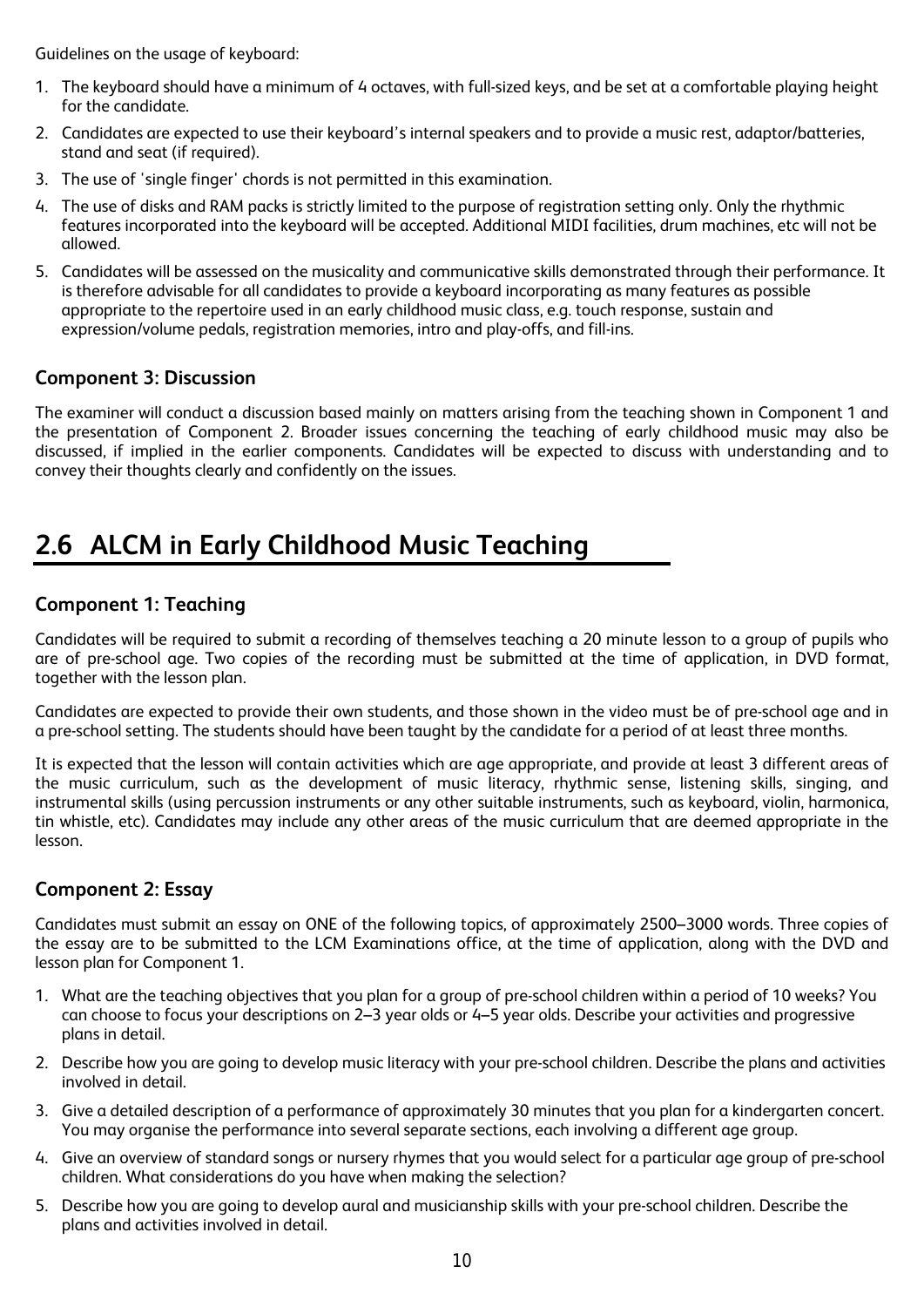- 6. What strategies would you employ to maintain the interest of the pupils in your class? Describe your efforts and the outcome of such initiatives.
- 7. Provide sample lesson plans for the first 10 lessons that you are going to conduct for EITHER a group of 2–3 year olds OR a group of 4–5 year olds.
- 8. How do you develop singing skills in your early childhood music class? Describe in detail, including songs or activities that you incorporate to achieve your targets.

Essays are preferably submitted by means of a word-processor or computer. Headings and subheadings should be used, including title and contents pages. The use of footnotes, references and musical examples is expected. Where candidates refer to other published works, a bibliography, correctly laid out, should be included as an appendix.

#### **Component 3: Presentation & demonstration and performance**

#### **a. Presentation & demonstration**

Candidates will be required to give a presentation of approximately 30 minutes in length, focusing on the lesson presented in Component 1. The examiner may ask questions or make comments during the presentation. Candidates are expected to answer questions, which may need them to respond spontaneously or to convey their thoughts on certain issues raised by the examiner.

Candidates are expected to talk about the teaching approaches and teaching concepts of the lesson presented in Component 1. There is no preference for any particular early childhood music teaching method, as long as candidates are convincing and justify the rationale and objectives of the activities presented in Component 1. Some general observations on fundamental issues of the teaching of early childhood music classes, such as parents' participation, the set-up of an early childhood classroom, and the choice of percussion instruments, can be included in this presentation as well.

Apart from the above, candidates should be prepared to demonstrate all activities presented in Component 1 and other similar activities, should they be required to do so. It will be helpful if candidates can also present a brief syllabus plan of the class presented in Component 1, describing the overall course length and the aims of the syllabus.

Candidates are expected to use English with confidence and clarity for the presentation. They should not read verbatim from a script, but notes or 'prompt cards' are permissible.

Audio or visual aids are allowed, but candidates are responsible for providing the equipment and setting it up.

#### **b. Performance**

Candidates are required to present a performance of approximately 8 minutes, in which they must include 4 songs with keyboard accompaniment (or any other instrument which can provide a harmonic accompaniment, such as the guitar, to the songs). It is expected that the 4 songs chosen are in contrasting styles and moods, and candidates must sing and play the keyboard accompaniment themselves. The rest of the programme can be presented as instrumental music, either on a keyboard or on any other instruments with which the candidate is familiar. At this level, candidates are expected to show more expressive quality in the performance, as well as being fluent.

A sample programme is given below:

- 1. Sally Go Round The Sun
- 
- 3. Baa Baa Black Sheep (keyboard accompaniment)
- 4. Are You Sleeping
- 5. The Farmer In The Dell
- 
- 

2. Pussy Cat Pussy Cat  $\parallel$  these 4 songs are sung with

6. This Old Man candidates can choose to perform these 3 songs with 7. Lightly Row  $\int a$  keyboard or with any other suitable instrument

Candidates are expected to bring their own keyboard or other instrument (if required).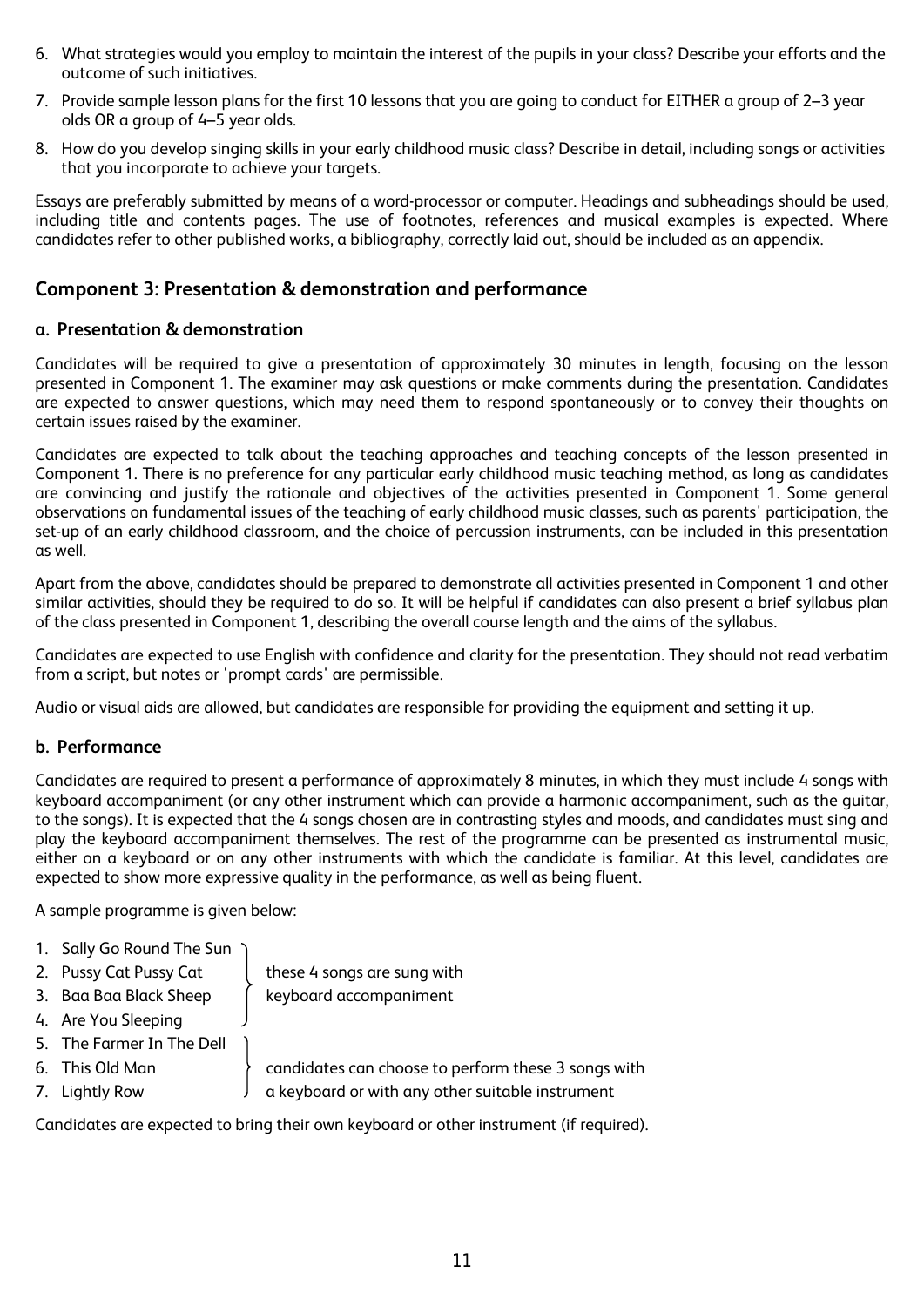Guidelines on the usage of keyboard:

- 1. The keyboard should have a minimum of 4 octaves, with full-sized keys, and be set at a comfortable playing height for the candidate.
- 2. Candidates are expected to use their keyboard's internal speakers and to provide a music rest, adaptor/batteries, stand and seat (if required).
- 3. The use of 'single finger' chords is not permitted in this examination.
- 4. The use of disks and RAM packs is strictly limited to the purpose of registration setting only. Only the rhythmic features incorporated into the keyboard will be accepted. Additional MIDI facilities, drum machines, etc will not be allowed.
- 5. Candidates will be assessed on the musicality and communicative skills demonstrated through their performance. It is therefore advisable for all candidates to provide a keyboard incorporating as many features as possible appropriate to the repertoire used in an early childhood music class, e.g. touch response, sustain and expression/volume pedals, registration memories, intro and play-offs, fill-ins, etc.

### **Component 3: Discussion**

The examiner will conduct a discussion based on the matters arising from Components 1 and 2. Other issues concerning the teaching of early childhood music may also be discussed from a broader perspective. Candidates will be expected to show a level of professional autonomy, including the ability to think for themselves.

### **2.7 LLCM in Early Childhood Music Teaching**

#### **Component 1: Observation report**

Candidates are required to submit an observation report of 3 of their early childhood music classes. The pupils should have been taught by the candidate for at least three months. The report should include the date of observation, the age of the pupils, descriptions of the activities and their objectives, topics covered, achievement of targets and other issues which may be taken as essentials in the report. Candidates are also expected to be self-critical and to comment on possible improvements that they could make for their future classes.

The length should be approximately 2500–3500 words, written in continuous prose, not note form. Candidates can include charts, graphs or musical examples for descriptive purposes.

#### **Component 2: Dissertation**

#### **2a: Case study**

Candidates should submit a case study of a student of pre-school age. The period of observation and assessment should be a minimum of six months and a maximum of one year. Candidates have the freedom to decide whether to include one of the students from the group used in Component 1 or to choose another student. The case study should include:

- a) A brief description of the pupil's background, including age, musical experience (if any), musical characteristics and personality.
- b) The set-up of the teaching environment, and an analysis of the pupil's initial responses to the environment and decoration of the teaching studio.
- c) A description of the musical potential of the class, and how it affects the student and determines the planning of the candidate's teaching syllabus.
- d) The aims and objectives of the syllabus of the class.
- e) Lesson and course structure.
- f) An assessment of the student's development, including a record charting the progress of the pupil.
- g) The learning outcomes of the student.
- h) Analysis in a self-appraisal form of the candidate's achievement in planning and meeting targets set for the student.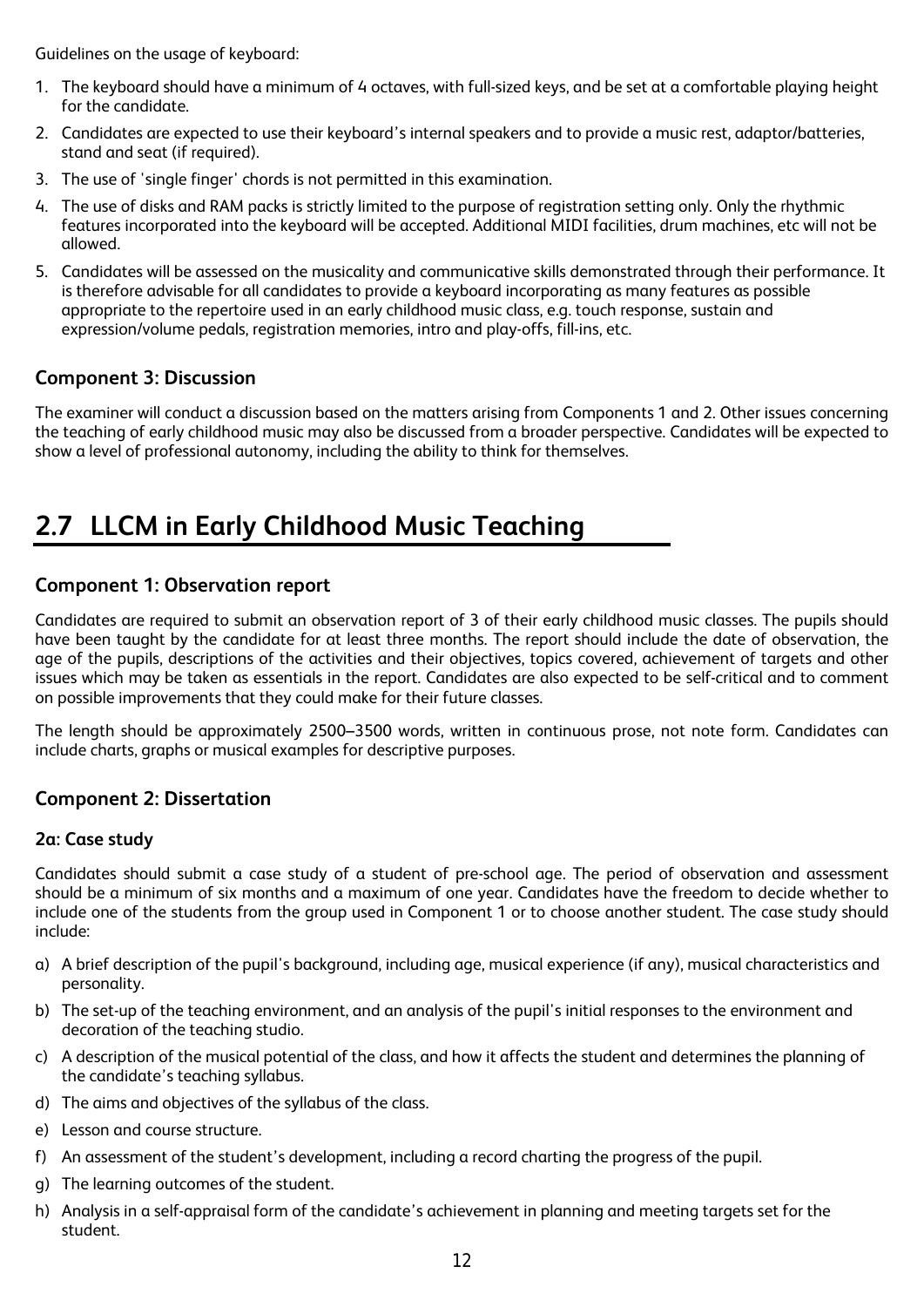The case study should mainly be written in continuous prose, not in note form. Candidates can include charts, graphs or musical examples for descriptive purposes, but most of the presentation should be an overall, though detailed, picture of the points listed above. The length should be approximately 3500 words.

#### **2b: Development of musical understanding**

Candidates should choose three contrasting musical extracts from pieces suitable for use in connection with their teaching. They should write approximately 2000 words about the ways in which they would make use of the music as both listening experiences for the children and in generating suitable and relevant activities, such as, for instance, movement work, creative music-making or story-telling. The learning outcomes and the benefits of such activities should be discussed in detail.

It is expected that there will be some focus upon musical details and also upon extra-musical features.

It will be helpful to the examiner if a copy of the recordings of the extracts is provided, and, if possible, a notated score. It will also be useful if candidates can include charts, graphs or musical examples to illustrate their words.

#### **2c. Essay**

Candidates should submit a short essay based on ONE of the titles prescribed below. The length should be approximately 1000–1500 words.

- 1. How does a child of pre-school age benefit from an early music education?
- 2. What do you think is the appropriate age for a pre-school child to start attending music lessons? Explain your rationale.
- 3. What is your opinion of incorporating the teaching of an instrument, such as keyboard or violin, into an early childhood music class?
- 4. How do you select suitable music (including nursery rhymes) for your early childhood music class?
- 5. Do you agree or disagree with the participation of parents in an early childhood music class? State your reasons.
- 6. Do you think it is important for an early childhood music teacher to understand the different stages of cognitive and physical development of a pre-school child? State your reasons.
- 7. Outline some of the professional considerations and basic issues involved in running a successful early childhood class.
- 8. Describe your teaching philosophy and beliefs, specifically referring to the teaching concepts of an early childhood music class.

#### **Component 3: Presentation & demonstration**

Candidates will be required to give a presentation of approximately 30 minutes in length, focusing on the case study presented in Component 2a. The examiner may ask questions or make comments during the presentation. Candidates are expected to answer questions, which may need them to respond spontaneously or to convey their thoughts on certain issues raised by the examiner.

Candidates are expected to talk about teaching approaches and teaching concepts relevant to the student featured in the case study. The examiner will not have any preference for any early childhood music teaching method, as long as candidates are convincing and justify their position. Some general observations on fundamental issues of the teaching of early childhood music classes, such as parents' participation, the set-up of an early childhood classroom, and the choice of percussion instruments, can be included in this presentation as well.

Candidates are expected to use English with confidence and clarity for the presentation. They should not read verbatim from a script, but notes or 'prompt cards' are permissible.

Audio or visual aids are allowed, but candidates are responsible for providing the equipment and setting it up.

#### **Component 4: Discussion**

The examiner will conduct a discussion based on matters arising from Component 1–3. Other issues concerning the teaching of early childhood music may also be discussed from a broader perspective. Candidates will be expected to show a mature level of professional autonomy, including the ability to think for themselves and to articulate their philosophy of teaching at this level.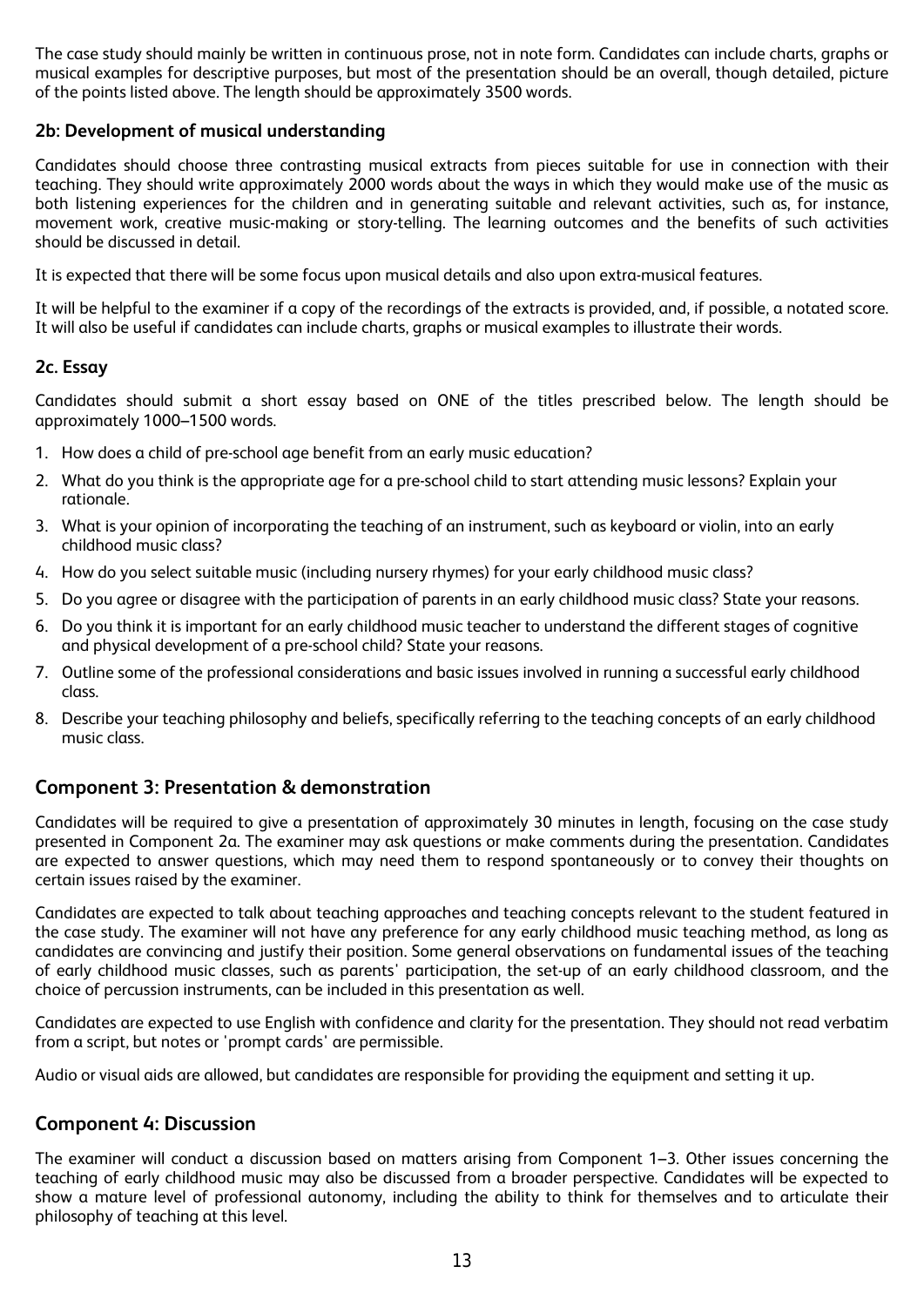### **DipLCM in Childhood Music Teaching:**

| Teaching | <b>Presentation &amp;</b><br>demonstration<br>and performance | <b>Discussion</b> |
|----------|---------------------------------------------------------------|-------------------|
| 40 %     | 40 %                                                          | 20 X              |

### **ALCM in Childhood Music Teaching:**

| Teaching | Essay | <b>Presentation &amp;</b><br>demonstration<br>and performance | <b>Discussion</b> |
|----------|-------|---------------------------------------------------------------|-------------------|
| 30%      | 20 %  | 30%                                                           | 20%               |

### **LLCM in Childhood Music Teaching:**

| <b>Observation</b><br>report | <b>Dissertation</b> | <b>Presentation &amp;</b><br>demonstration | <b>Discussion</b> |
|------------------------------|---------------------|--------------------------------------------|-------------------|
| 30%                          | ?0 %                | 30%                                        | 20%               |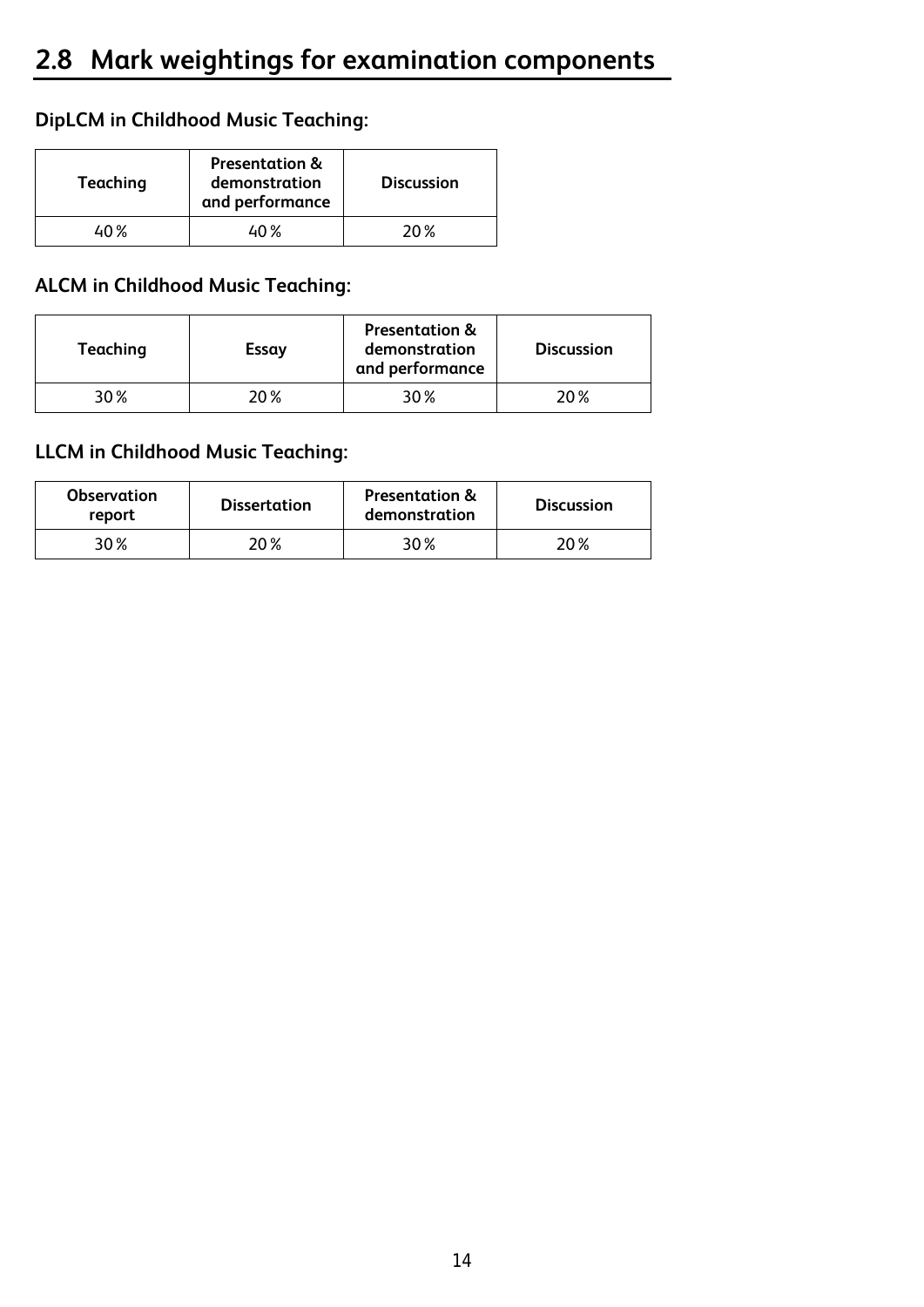## **3. Assessment**

### **3.1 How marks are awarded**

The examiner will award a mark for each component of the examination. The following criteria will be taken into account:

### **3.1.1 DipLCM in Teaching**

#### **Teaching**

| <b>Assessment domains</b>                                                                    |     |  |
|----------------------------------------------------------------------------------------------|-----|--|
| Evidence of the candidate's awareness and use of appropriate technical and musical concepts. | 50% |  |
| The ability to articulate and express concepts clearly to the pupils.                        |     |  |

#### **Presentation & demonstration and performance**

| Assessment domains                                             | Approximate<br>weighting |
|----------------------------------------------------------------|--------------------------|
| Understanding and knowledge of the relevant issues.            | 30%                      |
| A discernible sense of enthusiasm, commitment and involvement. |                          |
| Clarity and verbal articulacy.                                 |                          |
| Quality of performance.                                        | 30%                      |

#### **Discussion**

| <b>Assessment domains</b>                                      | Approximate<br>weighting |
|----------------------------------------------------------------|--------------------------|
| Knowledge and understanding of relevant issues and concepts.   | 40%                      |
| A discernible sense of enthusiasm, commitment and involvement. | 40%                      |
| Clarity of language and vocabulary.                            | 20%                      |

### **3.1.2 ALCM in Teaching**

### **Teaching**

| <b>Assessment domains</b>                                                                    | Approximate<br>weighting |
|----------------------------------------------------------------------------------------------|--------------------------|
| Evidence of the candidate's awareness and use of appropriate technical and musical concepts. | 50%                      |
| The ability to articulate and express concepts clearly to the pupils.                        | 50%                      |

#### **Essay**

| Assessment domains                                                             | Approximate<br>weighting |
|--------------------------------------------------------------------------------|--------------------------|
| Understanding and knowledge of the issues raised by the question.              | 70%                      |
| The ability to construct and communicate a clear and well-structured argument. | 10%                      |
| Clarity of language and vocabulary.                                            | 10%                      |
| Presentation of written work.                                                  | 10%                      |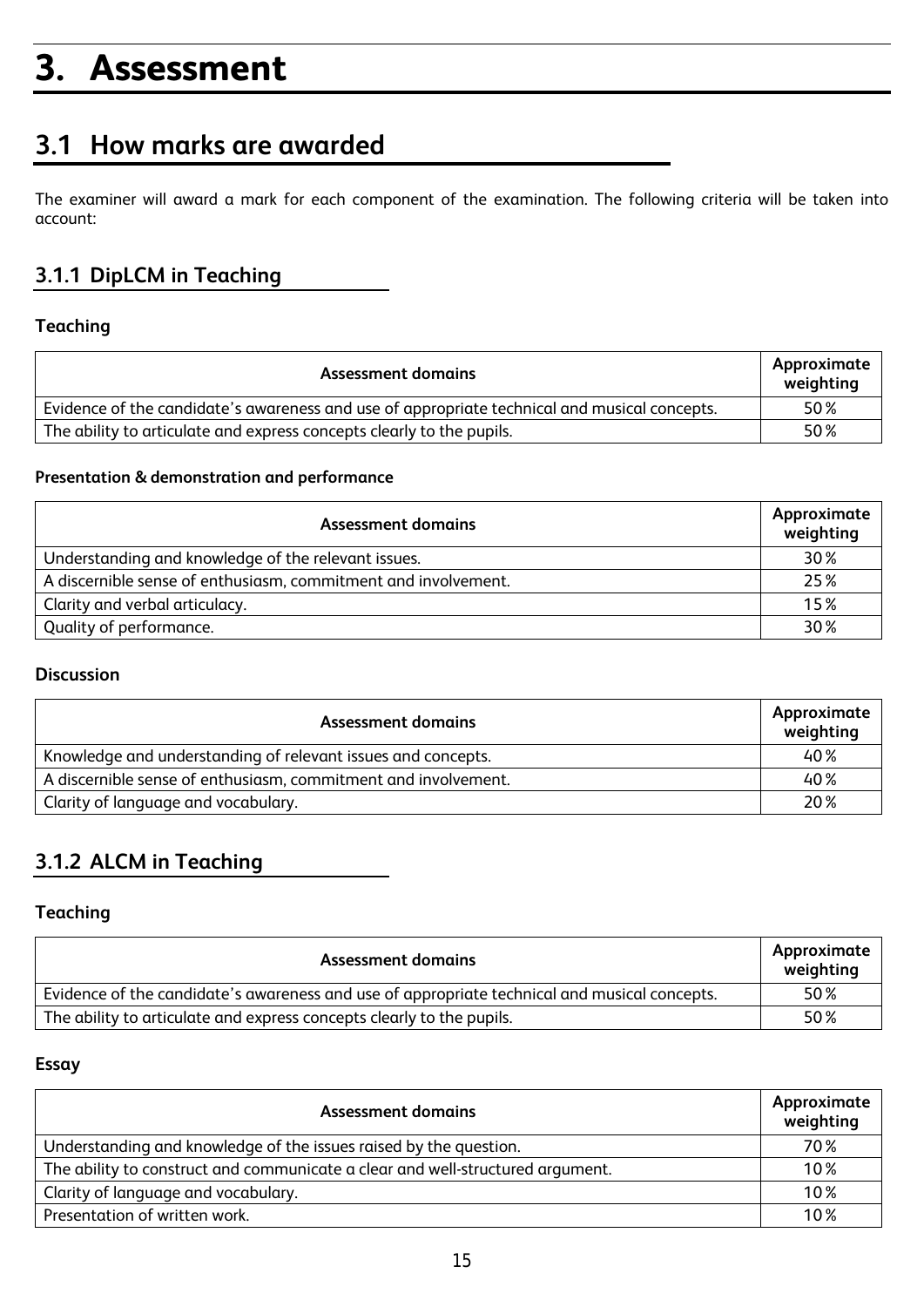| Assessment domains                                             | Approximate<br>weighting |
|----------------------------------------------------------------|--------------------------|
| Understanding and knowledge of the relevant issues.            | 30 %                     |
| A discernible sense of enthusiasm, commitment and involvement. | 25%                      |
| Clarity and verbal articulacy.                                 | 15%                      |
| Quality of performance.                                        | 30 %                     |

### **Discussion**

| <b>Assessment domains</b>                                      | Approximate<br>weighting |
|----------------------------------------------------------------|--------------------------|
| Knowledge and understanding of relevant issues and concepts.   | 40%                      |
| A discernible sense of enthusiasm, commitment and involvement. | 40%                      |
| Clarity of language and vocabulary.                            | 20%                      |

### **3.1.3 LLCM in Teaching**

### **Observation report, Dissertation**

| <b>Assessment domains</b>                                                    | Approximate<br>weighting |
|------------------------------------------------------------------------------|--------------------------|
| Quality and perception of ideas and issues discussed.                        | 60%                      |
| The ability to construct and communicate a clear and well-structured thesis. | 20%                      |
| Clarity of language and vocabulary.                                          | 10%                      |
| Presentation of written work.                                                | 10%                      |

#### **Presentation & demonstration**

| <b>Assessment domains</b>                                      | Approximate<br>weighting |
|----------------------------------------------------------------|--------------------------|
| Understanding and knowledge of the relevant issues.            | 45%                      |
| A discernible sense of enthusiasm, commitment and involvement. | 35%                      |
| Clarity and verbal articulacy.                                 | 20%                      |

#### **Discussion**

| Assessment domains                                             | Approximate<br>weighting |
|----------------------------------------------------------------|--------------------------|
| Knowledge and understanding of relevant issues and concepts.   | 40%                      |
| A discernible sense of enthusiasm, commitment and involvement. | 40%                      |
| Clarity of language and vocabulary.                            | 20%                      |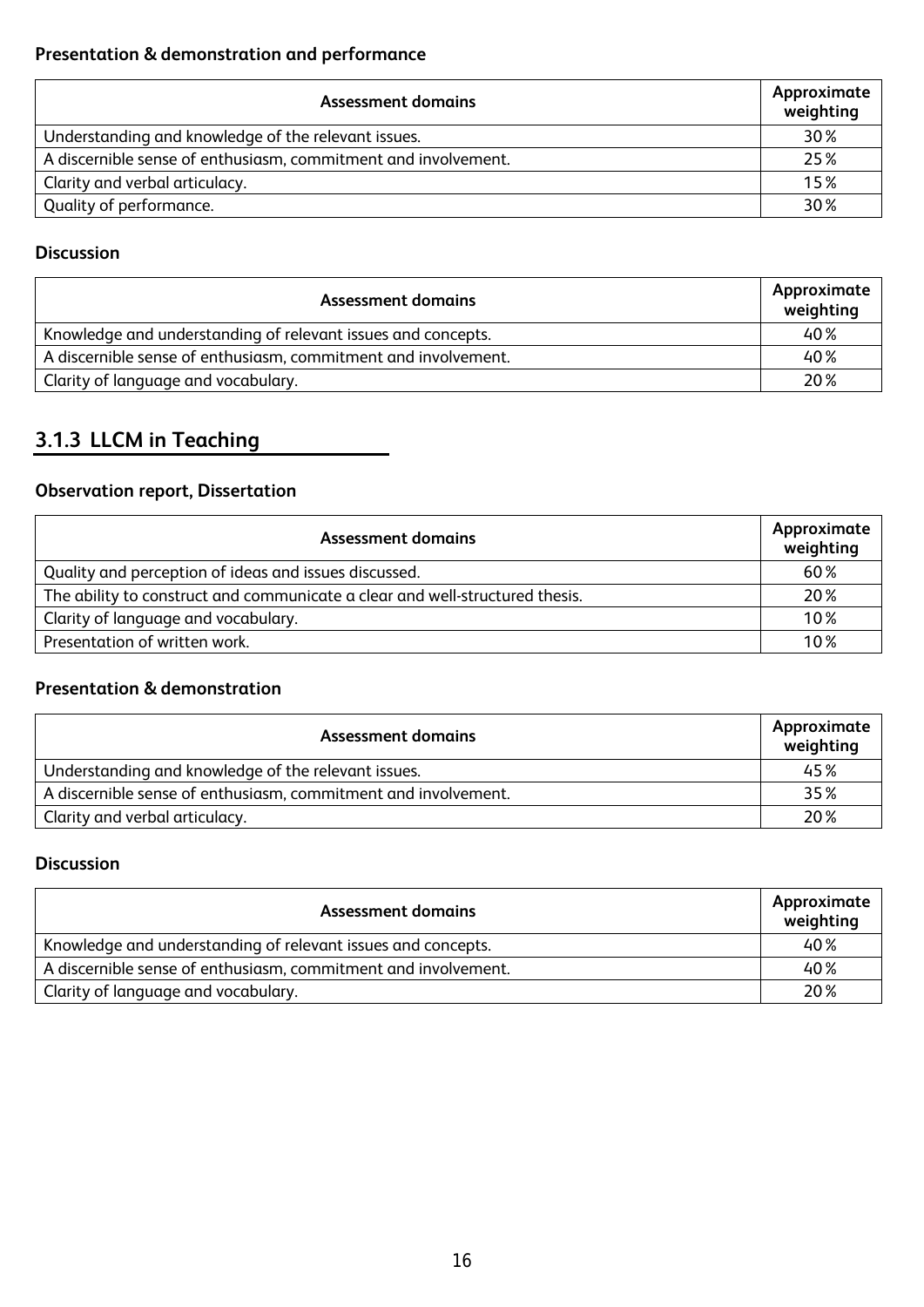The awards are differentiated by outcome. Depending on the level of mastery demonstrated during the examination, a mark out of 100 will be awarded, and each candidate may accordingly be 'Approved' or 'Not Approved'. Each mark band corresponds with the following descriptions of achievement and requires that the candidate obtains or exceeds the minimum number of marks set as the boundary for the award.

The guidelines below are not intended to be mutually exclusive, but should function interrelatedly. Thus for any particular attainment band, one or more criteria might exceed those specified, while one or more others might fail to meet the requirements. The criteria for each examination are as follows:

### **Approved, upper level (85-100%)**

A candidate who achieves a mark in this band will have offered a highly competent and professional response in all or most of the components. They will have demonstrated clear evidence of excellent teaching skills, backed up by deep and insightful knowledge and understanding of the relevant issues. They will have demonstrated solid technical accomplishment and musicality in the Performance section. They will have shown high levels of verbal articulacy and communication skills, and, at Associate and Licentiate levels, their written work will have been judged to be accomplished and well-expressed, referring in detail to relevant issues.

### **Approved (75-84%)**

A candidate who achieves a mark in this band will have offered a solidly competent and professional response in all or most of the components. They will have demonstrated clear evidence of good teaching skills, backed up by appropriate knowledge and understanding of the relevant issues. They will have demonstrated satisfactory technical accomplishment and musicality in the Performance section. They will have offered acceptable evidence of verbal articulacy and communication skills, and, at Associate and Licentiate levels, their written work will have been judged to be well-written, referring to relevant issues.

### **Not approved, upper level (55-74%)**

A candidate who achieves a mark in this band will not have offered a solidly competent and professional response in all of the components. They will have failed to demonstrate clear evidence of good teaching skills, and they will not have backed these up by appropriate knowledge and understanding of the relevant issues. They will have demonstrated unsatisfactory levels of technical accomplishment and musicality in the Performance section. They will not have offered acceptable evidence of verbal articulacy and communication skills, and, at Associate and Licentiate levels, their written work will have failed to demonstrate consistently relevant content and expression.

### **Not approved, lower level (0-54%)**

A candidate who achieves a mark in this band will have demonstrated a significantly poor response in all or most of the components. They will have failed to demonstrate any substantial evidence of good teaching skills, and their knowledge and understanding of the relevant issues will have been judged to be inadequate. They will have demonstrated unacceptable levels of technical accomplishment and musicality in the Performance section. Verbal articulacy and communication skills will have been judged to be weak, and, at Associate and Licentiate levels, their written work will have been judged as poorly expressed and lacking appropriate depth of content.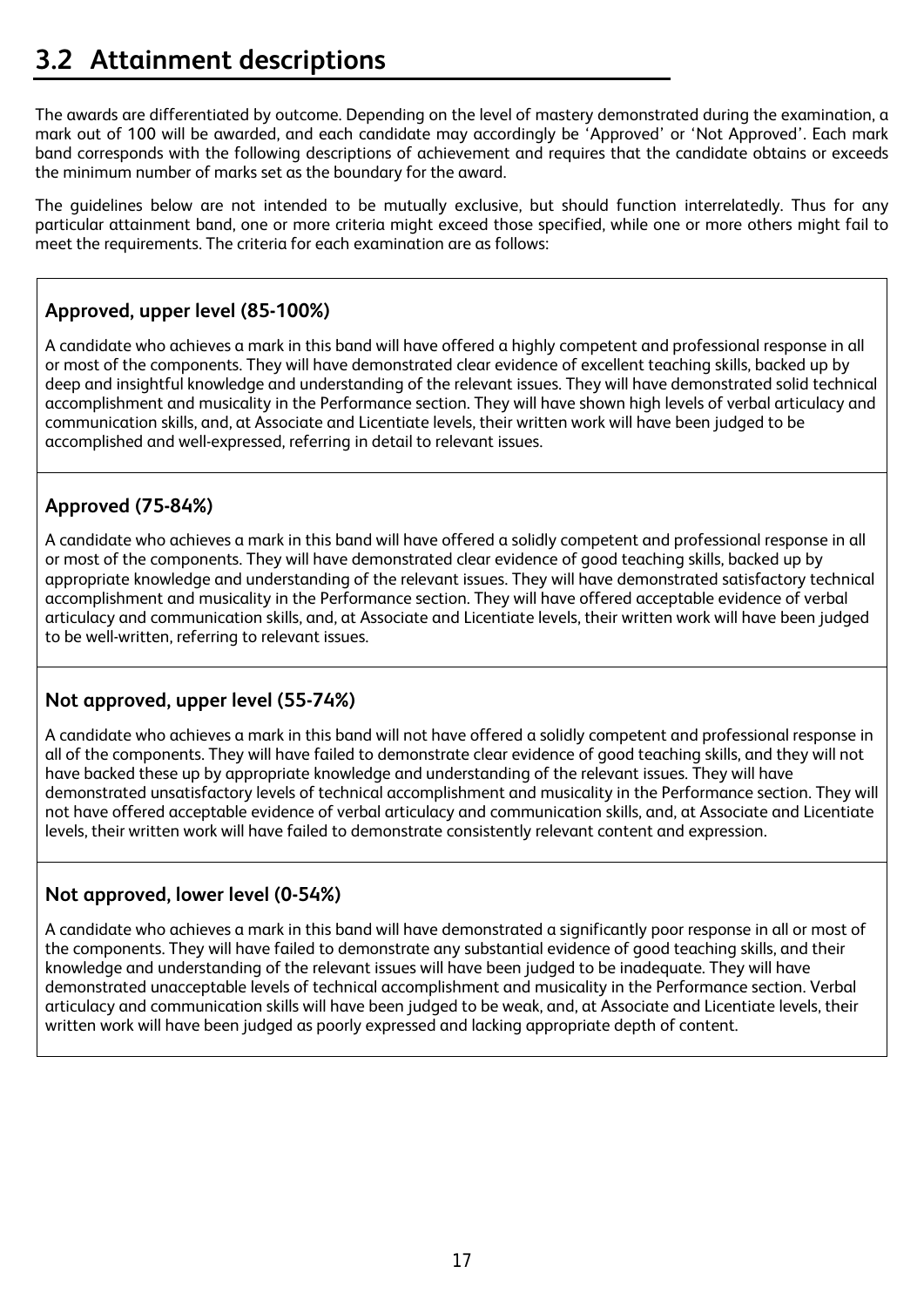# **4. Awarding and reporting**

### **4.1 Issue of results**

A written report will be compiled for each examination. Candidates will be informed of the result of as soon as possible, and not later than four weeks after the examination date, by post. Representatives are not allowed to issue results over the telephone. Certificates for successful candidates are normally dispatched within eight weeks of the date of the examination, but very often they will be received sooner than this. This time is necessary to ensure that all results are properly standardised and have been checked by LCM Examinations. *(See Regulation 27.)*

### **4.2 Awards**

Candidates must attain an overall minimum mark of 75% in order to pass the examination.

Candidates who successfully complete a diploma are permitted to append the letters 'DipLCM', 'ALCM' or 'LLCM', as appropriate, to their name. Alternatively, candidates may use the form of letters 'DipLCM(TD)', 'ALCM(TD)' or 'LLCM(TD)', as appropriate.

Successful candidates are also permitted to wear academic dress, as specified in Regulation 31.

### **4.3 Repeats of examinations**

Where a candidate is not able to reach the minimum standard for a pass in an examination, application for reexamination is permitted, upon payment of the current entry fee.

In some cases (see below), candidates may carry forward the marks of certain components which were previously awarded 75% or more of the available marks. All candidates carrying forward previously approved components must indicate clearly on the entry form which components are being carried over, enter marks previously awarded, and indicate previous registration number, as required on the form.

The results of the following components may be carried forward for a specified period, if they have been awarded 75% or more of the available marks. *(See Regulation 30, 'Diploma completion period'.)* All other examination components must be completed on re-examination.

- Component 1 (Teaching) of the DipLCM and ALCM
- Component 1 (Observation report) of the LLCM
- Component 2 (Essay) of the ALCM
- Component 2 (Dissertation) of the LLCM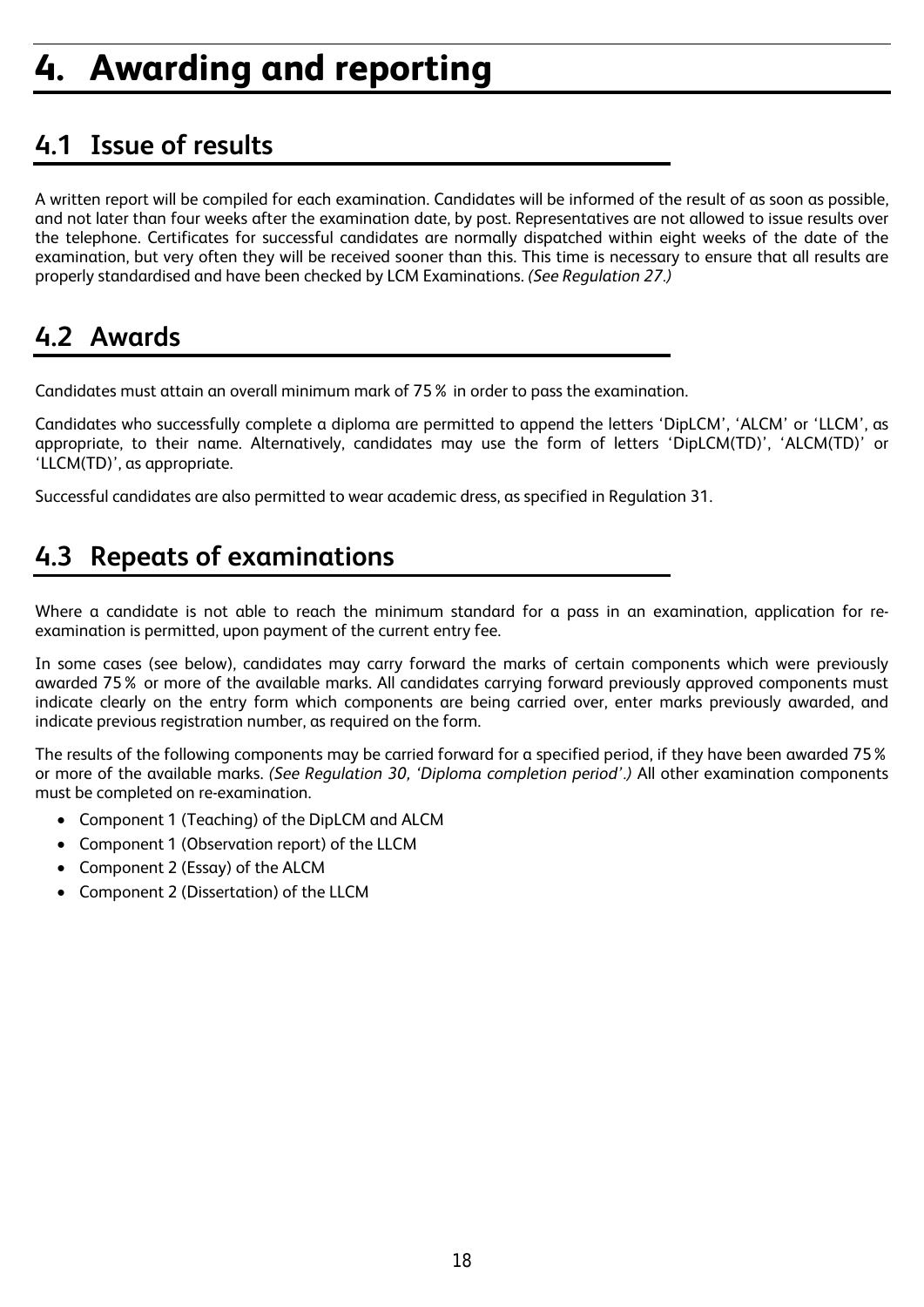# **5. Regulations and information**

*These regulations cover all examinations in Music Performance, Music Theatre, and Music Literacy (Theory). They do NOT cover examinations administered in partnership with the Registry of Guitar Tutors or the Examinations Registry, although some information concerning Popular Music Theory is included below.*

- 1. **Validity of syllabus:** Please refer to individual syllabuses and repertoire lists for the dates when each syllabus or repertoire list may be used.
- 2. **Examination dates (Public centres):** Practical examinations take place throughout the year according to location. In the UK and Ireland, practical examinations are held three times a year at public centres: Spring (March/April), Summer (June/July) and Winter (November/December). The dates when each year's sessions begin and end are published in the preceding autumn. Overseas candidates should contact their local representative for details of examination dates. Associate, Licentiate and Fellowship diplomas may only be taken at a recognised Diploma Centre. Please contact the LCM Examinations office or consult the website (www.uwl.ac.uk/lcmexams) for details of your nearest representative.
- 3. **Examination dates (Private centres):** Examinations are conducted at schools, colleges and private teaching studios where preparation for LCM Examinations supports and complements the course, provided there are sufficient entries to make the visit viable, and any venue-related costs are covered by the applicant. Exams may be held at any time at private centres. The co-ordinating teacher is responsible for timetabling the examination day. Please contact LCM Examinations for further details.
- 4. **Examination dates (Theory):** Written examinations are held in April, June and November each year. Theoretical Diplomas are held in June only. Exact dates are printed on the entry forms.
- 5. **Entry procedure:** Closing dates for entry, for each examination session, are listed on the entry forms. Overseas candidates should consult their local representative for the closing dates. Entries must be submitted to the local representative of the Centre where the candidate wishes to take the exam; NOT centrally to the LCM Examinations office. Entries may not be submitted by fax. Please note that, while LCM Examinations will make every effort to accommodate requests for practical exam dates, no guarantee can be made that such requests will be met.

*Classical Guitar Exams: Step and Grade examination entries must be submitted to LCM Examinations on an original Registry of Guitar Tutors entry form, found in the back of the Handbook for each grade. This is the only method of obtaining a valid entry form. Handbooks may be ordered from the Registry of Guitar Tutors. Exceptions are made for 'siblings' and 're-entry'; special forms are available from LCM Examinations.*

*Popular Music Theory: Entries must be submitted to the Examinations Registry on an original Examinations Registry entry form, found in the Handbook for each grade. This is the only method of obtaining a valid entry form. Handbooks may be ordered from the Examinations Registry. Exceptions are made for 'siblings' and 're-entry'; special forms are available from LCM Examinations.*

- 6. **Late entries:** These may be accepted up to seven days after the last date of entry. Each entry must be accompanied by the current late fee for each candidate. No entry will be accepted if it is received at a later date.
- 7. **Conditions of entry:** LCM Examinations reserves the right to refuse entry to any candidate without giving a reason. The right to postpone or cancel the entry of any candidate is reserved. Entries are accepted subject to the regulations stated in this syllabus. Entry for examination constitutes an agreement on the part of the candidate to abide by the regulations.
- 8. **Fees:** A complete table of current UK examination fees is printed on the examination entry forms each year. Overseas fees are obtainable from the regional representative. Cheques, bankers' drafts, etc. must be made payable to University of West London. Fees cannot be refunded, nor entries postponed to a later examination session. Candidates not attending examinations for which they have entered, unless for a reason covered under the Special Consideration policy *(see Regulation 34)*, will forfeit their fees.

*Popular Music Theory: A list of current fees is printed by the Examinations Registry each year. Cheques, bankers' drafts, etc. must be made payable to the Examinations Registry.* 

- 9. **Pre-requisite qualifications (approved prior learning):** Candidates may enter for any graded examination, leisure play examination or performance award without having taken any preceding examination. There are no pre-requisites for these exams. Refer to diploma syllabuses for pre-requisite requirements.
- 10. **Substitutions:** Only candidates officially entered will be accepted for examination. Substitution of a candidate in place of a candidate originally entered will not be allowed.
- 11. **Transfers:** Transfer of candidates from one centre to another will not be considered unless there are exceptional circumstances which have been approved prior to the transfer by LCM Examinations*.* Transfers will only be administered on receipt of the transfer fee.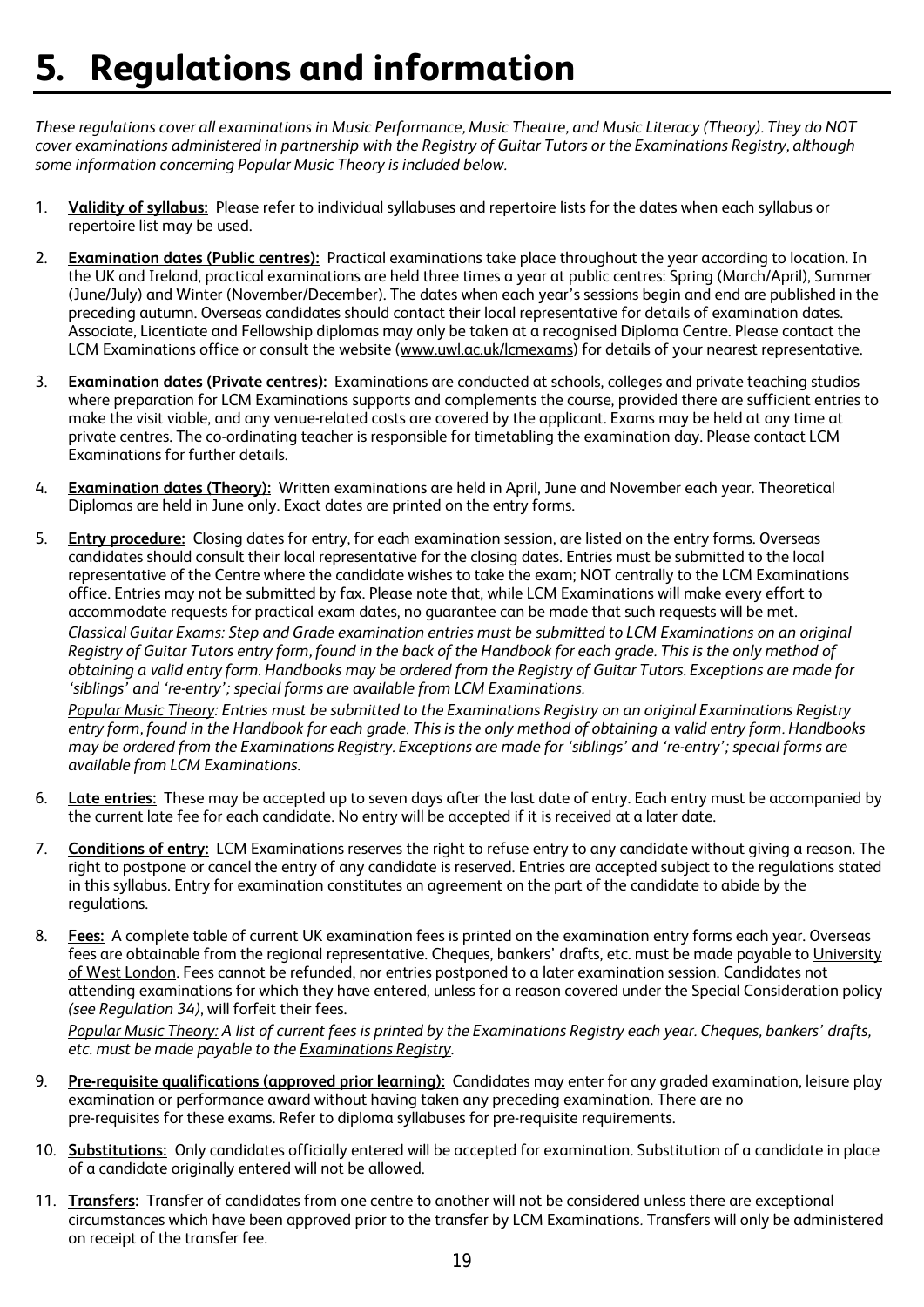- 12. **Examination appointments:** An Attendance Notice detailing the date, time and venue of the examination will be issued to each candidate, via the correspondence address on the entry form, not later than two weeks before the date of the examination. This should be retained by the candidate, and handed to the attendant on the day of the examination. LCM Examinations should be informed immediately if there are any errors on the Attendance Notice. An incorrect grade or subject cannot be changed on the day of the exam, and spelling corrections will incur a fee if notified after the issue of the certificate. Candidates should arrive at the venue no later than 15 minutes before the scheduled time of the examination.
- 13. **Conditions at public centres:** A quiet room will be provided. Every effort will be made to ensure that the candidate is not disturbed by outside noise. The room will be of a moderate size, but with sufficient room to enable candidates to perform effectively. A good quality, tuned piano, with a stool, will be provided. A music stand will be provided for instrumentalists. Guitarists should bring their own footstool. Electronic Keyboard candidates should bring their own keyboard stand, if required; however, a table and power source will be provided. A waiting room will be provided, and a warm-up room where available.
- 14. **Electronic/digital instruments:** Good quality digital pianos may be used for examinations up to Grade 8 level. They may NOT be used for diplomas (except Jazz, Music Theatre, and Irish and Scottish Traditional diplomas). Where a digital piano is used, centres must inform all candidates and/or teachers at the time of entry. Electronic drum kits may NOT be used in examinations, unless with prior approval from the Chief Examiner in Music.
- 15. **Examination procedure:** The examination components will normally be conducted in the order shown in the syllabus, unless the candidate requests otherwise. Examiners will normally offer a brief warm-up period of approximately 1 minute to candidates taking Grade 5 or higher. Where other candidates require warm-up time, the examiner should be informed accordingly. For sight reading components, candidates will be given approximately one minute's preparation time, during which they may study and try out short sections of the extract, but they may not play the complete extract through until asked to do so by the examiner. (NB. This does not apply to tests in Electronic Keyboard and Organ examinations, where different guidelines apply).
- 16. **Admission to the examination room:** Practical examinations are conducted in closed conditions. No-one, apart from the candidate and the examiner(s), is allowed into the examination room *with the following exceptions*:
	- (a) an accompanist, who may be present *only* for those parts of the examination where they are required;
	- (b) for candidates aged 12 and under who are using pre-recorded backing tracks, an adult operating the playback equipment, who may be present *only* for those parts of the examination where they are required *(see Regulation 23)*;
	- (c) an approved person, such as a parent or teacher, in Early Learning or Pre Preparatory examinations;
	- (d) an approved person, such as a parent or teacher, or a language interpreter, where this concession has been granted prior to the examination as the result of a request for reasonable adjustments for a candidate with specific needs *(see Regulation 35)*;
	- (e) a chaperone for Music Theatre candidates *(see Music Theatre syllabus guidelines);*
	- (f) an audience for FLCM recitals *(see individual syllabuses for further guidelines)*;
	- (g) an instrumental or vocal ensemble for Conducting examinations.

Page-turners are NOT allowed, unless in exceptional circumstances, and with prior approval from the Chief Examiner in Music. *(Please see Regulation 22a below).*

No-one is permitted to listen to examinations at the door.

- 17. **Use of music in examinations:** With the exception of certain examinations (see below), candidates must use published editions of all music performed in the examination, whether published by LCM Examinations or by other publishers. Where a certain published edition is listed in the syllabus repertoire, candidates may use any alternative published edition of the music, provided that this is not a simplified version. Candidates should ensure that they have obtained all the necessary music before submitting an entry. Where a candidate wishes, or is required, to perform from memory (e.g. in Music Theatre exams), published editions of the music must still be available for the examiner's reference. Diploma candidates must bring additional copies of the music for the examiners' reference; photocopies may be used for this purpose. *NB. Candidates are not required to use or provide published editions in the following examinations: Popular Music Vocals, Irish and Scottish Traditional Music.*
- 18. **Performance of repertoire:** All repertoire should be performed exactly as indicated in the published edition (with the exception of repeats: *see Regulation 19).* Music which is published with an accompaniment must be performed with that accompaniment. Music may not be altered, abridged, or cut except where such provision is made in the particular syllabus, or where the performance convention allows (e.g. Music Theatre, Electronic Keyboard and Organ, popular and jazz styles).
- 19. **Repeats:** Performance of repeats is at the candidate's discretion. In general, shorter repeats should be included, but longer repeats (e.g. full exposition of a sonata form movement) should not be played. *Da Capo* and *Dal Segno* signs should be observed.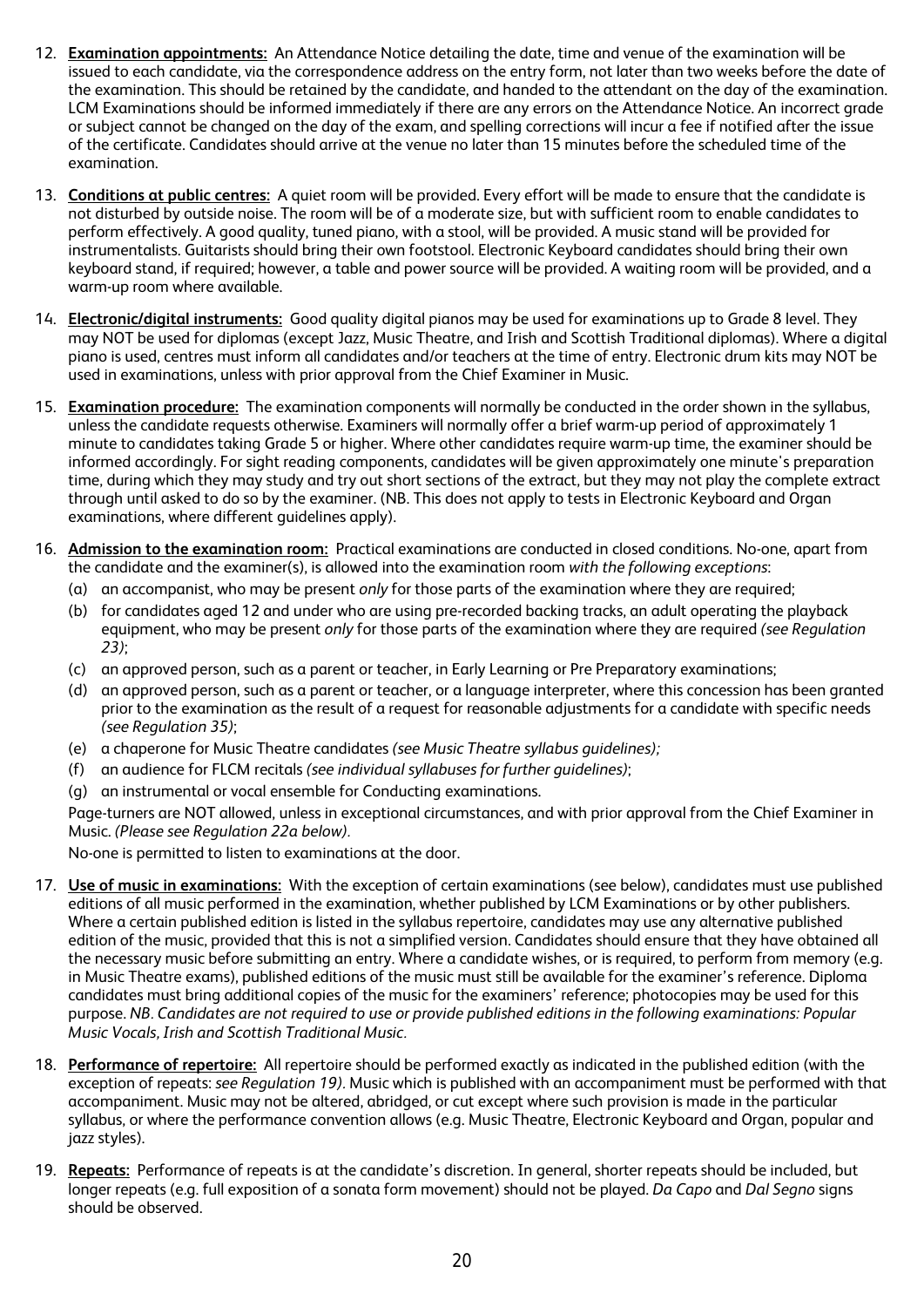- 20. **Fingering:** Specified fingerings in LCM or other publications should be taken as suggested guidelines only. Alternative fingering will not be penalised by examiners unless it adversely affects the musical result.
- 21. **Tuning:** Candidates may obtain assistance (from their accompanist) with tuning their instruments up to Grade 5. From Grade 5 onwards, candidates should tune their own instruments. Examiners will not provide tuning assistance.
- 22. **Use of photocopies:** The use of photocopied music by candidates or accompanists, unless authorised by the publisher or copyright holder, will not be permitted in the examination *with the following exceptions*:
	- (a) a photocopy of a page of a work for ease of performance due to a difficult page turn;
	- (b) a photocopy of a piece for the examiner's reference, provided the performer is using his or her own published edition;
	- (c) an enlarged or modified photocopy for candidates with specific needs, provided the original edition is also brought to the examination and presented to the examiner *(see Regulation 35).*

All such photocopies will be retained by the examiner, and destroyed at the end of the day's examinations. Compliance with copyright law is the responsibility of the candidate. However, failure to comply will lead to disqualification and no marks or certificate being awarded.

NB. Printouts of *legal* internet downloads are acceptable.

- 23. **Accompaniment:** It is the candidate's responsibility to provide a suitable accompanist, if required, for the examination. LCM Examinations cannot provide or recommend accompanists. Pre-recorded backing tracks may NOT be used except in the following circumstances:
	- (a) in Music Theatre, Popular Music Vocals, Drum Kit, Tuned Percussion or Jazz examinations;
	- (b) where a piece specified in the syllabus is published with a pre-recorded backing track;
	- (c) with the prior approval of LCM Examinations.

Where pre-recorded backing tracks are used, candidates are responsible for bringing and operating their own equipment. For young candidates (aged 12 and below), an adult may be present to operate the equipment *(see Regulation 16b).*

- 24. **Stopping candidates:** Examiners may, at their discretion, stop a candidate at any part of a practical examination if the candidate has exceeded the time allowed for that part of the examination.
- 25. **Exemptions:** No exemptions are allowed from any part of any examination. Where an examination component is not attempted, a mark of 0 will be awarded.
- 26. **Recording of examinations:** A random selection of examinations is recorded for purposes of archiving, standardisation and examiner training. LCM Examinations undertakes not to disseminate such recordings in any way whatsoever beyond these purposes. The recording equipment used is unobtrusive and does not affect the examination procedure. Such recordings may not be used or referred to at any stage in connection with any enquiry, appeal or complaint about the examination, either by the candidate or by LCM Examinations.
- 27. **Examination results and certificates:** A written report will be compiled for each examination. Candidates will be informed of the result of practical examinations as soon as possible, and not later than four weeks after the examination date, by post. Theory results will be sent several weeks after the written examination date. Representatives are not allowed to issue results over the telephone. Certificates for successful candidates are normally dispatched within eight weeks of the date of the examination, but very often they will be received sooner than this. Replacements of lost or destroyed certificates can normally be provided, subject to proof of the result, the applicant's identity, and payment of the appropriate current fee. An *Application for Replacement Certificate* form should be submitted. The form can be found on the LCM Examinations website, and is available on request from the LCM Examinations office.
- 28. **Graded qualifications:** Certificates issued for graded examinations are not intended to imply that the holder is qualified to teach, nor do they give the holder the right to use any letters after his or her name.
- 29. **Diplomas in teaching:** LCM Diplomas in Teaching do not confer Qualified Teacher Status (QTS) on the holder.
- 30. **Diploma completion period:** Diploma candidates must complete all the requirements of the examination within a 3-year period, in order to be awarded the qualification. Details of components of examinations which may be carried forward on re-entry are detailed in individual syllabuses.
- 31. **Academic dress:** Holders of diplomas may wear academic dress as follows:

DipLCM, DipMusLCM: Gown ALCM, AMusLCM: Gown and Cap LLCM, LMusLCM: Gown, Cap and Licentiate Hood FLCM: Gown, Cap and Fellowship Hood

Academic dress is available for hire or purchase from the official robemaker: Wm. Northam & Company Ltd, Henry Crabb Road, Littleport, Ely, Cambridgeshire CB6 1SE (tel. 0870 2401852). A Form of Authority, obtainable from LCM Examinations, should accompany all orders.